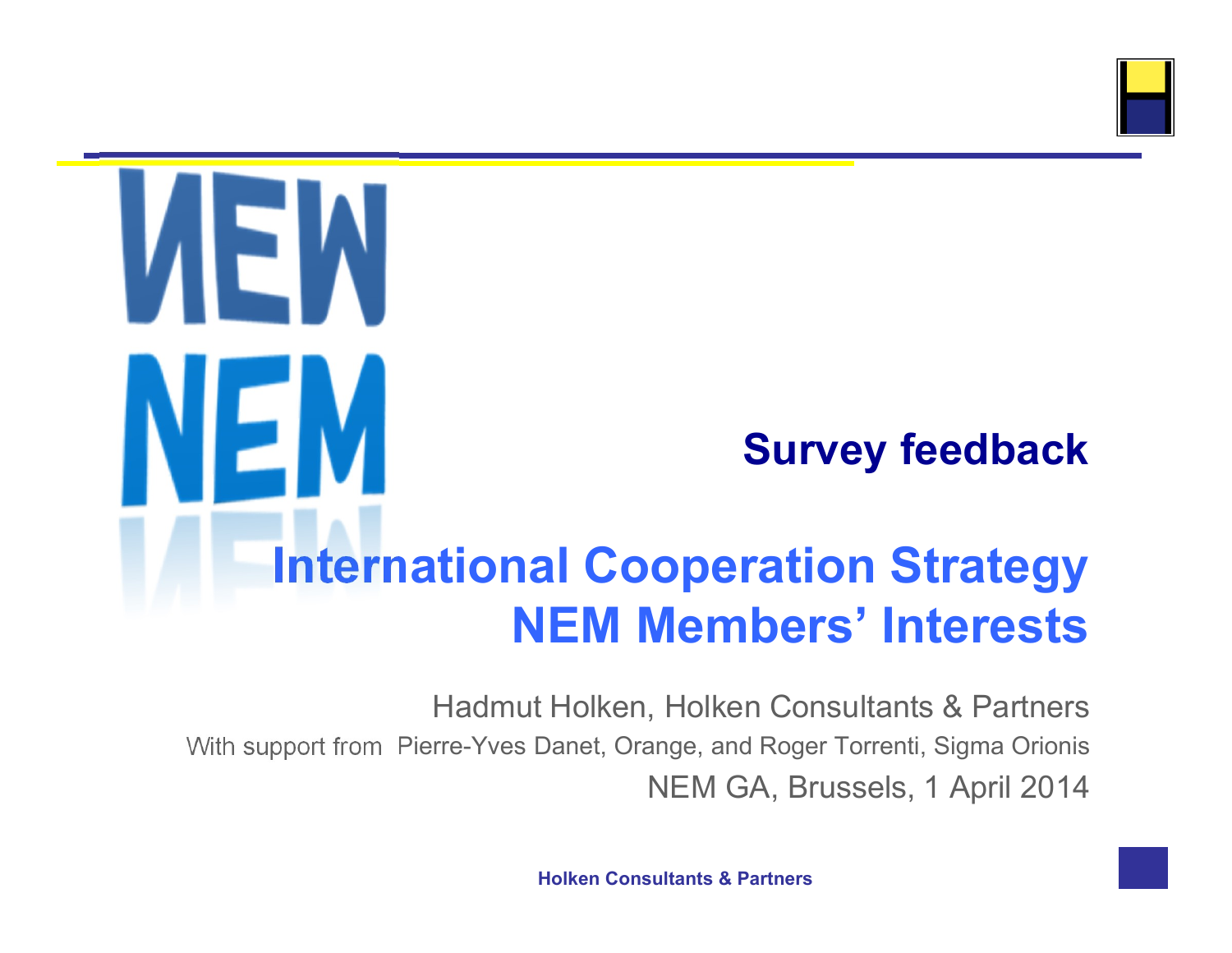#### Objectives / Methodology



- Define the NEM strategy for international cooperation on behalf of a consultation of NEM members' interests;
- A short online survey;
- **4** qualitative questions:
	- **Are you interested in international cooperation** (with extra-European countries/regions in the world)? Yes/No - Why?
	- ▶ Do you have priority countries / regions? If so, please list them and explain why these countries / regions.
	- ▶ How could **NEM** support your international strategy?
	- ▶ How could you contribute to NEM's international strategy?
- **Outputs for discussion, strategic decisions and actions**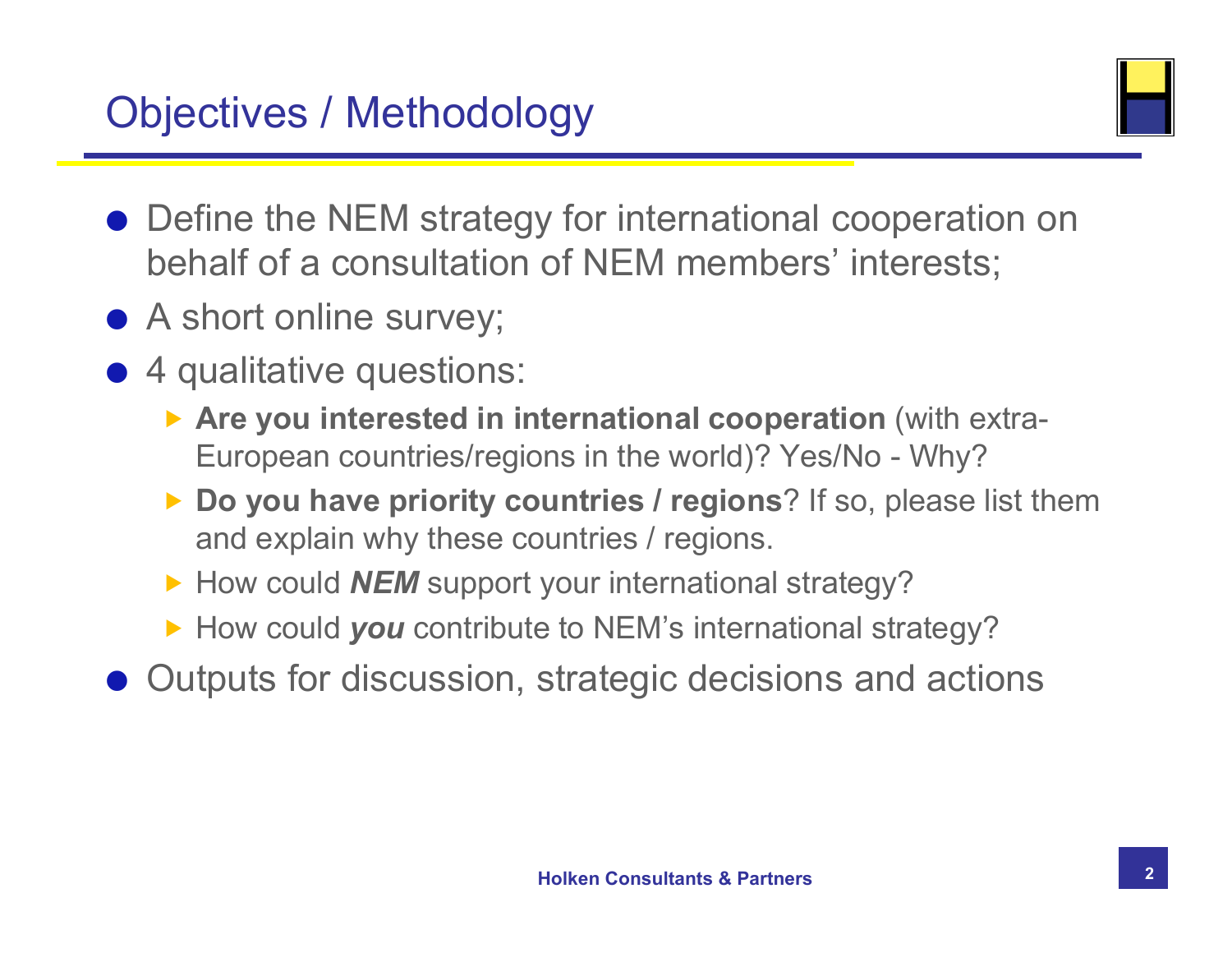### 1. Are you interested in international cooperation?

| <b>Total</b><br>responses | <b>Yes</b> | <b>No</b> | <b>Usable</b><br>responses | <b>Transparent</b><br>responses  |
|---------------------------|------------|-----------|----------------------------|----------------------------------|
| 40                        | 39         |           | 38                         | 36<br>(identified<br>themselves) |
| 100%                      | 97,5%      | 2,5%      | 95%                        | 90%                              |

- **The NEM community is interested and** concerned
- Willing to help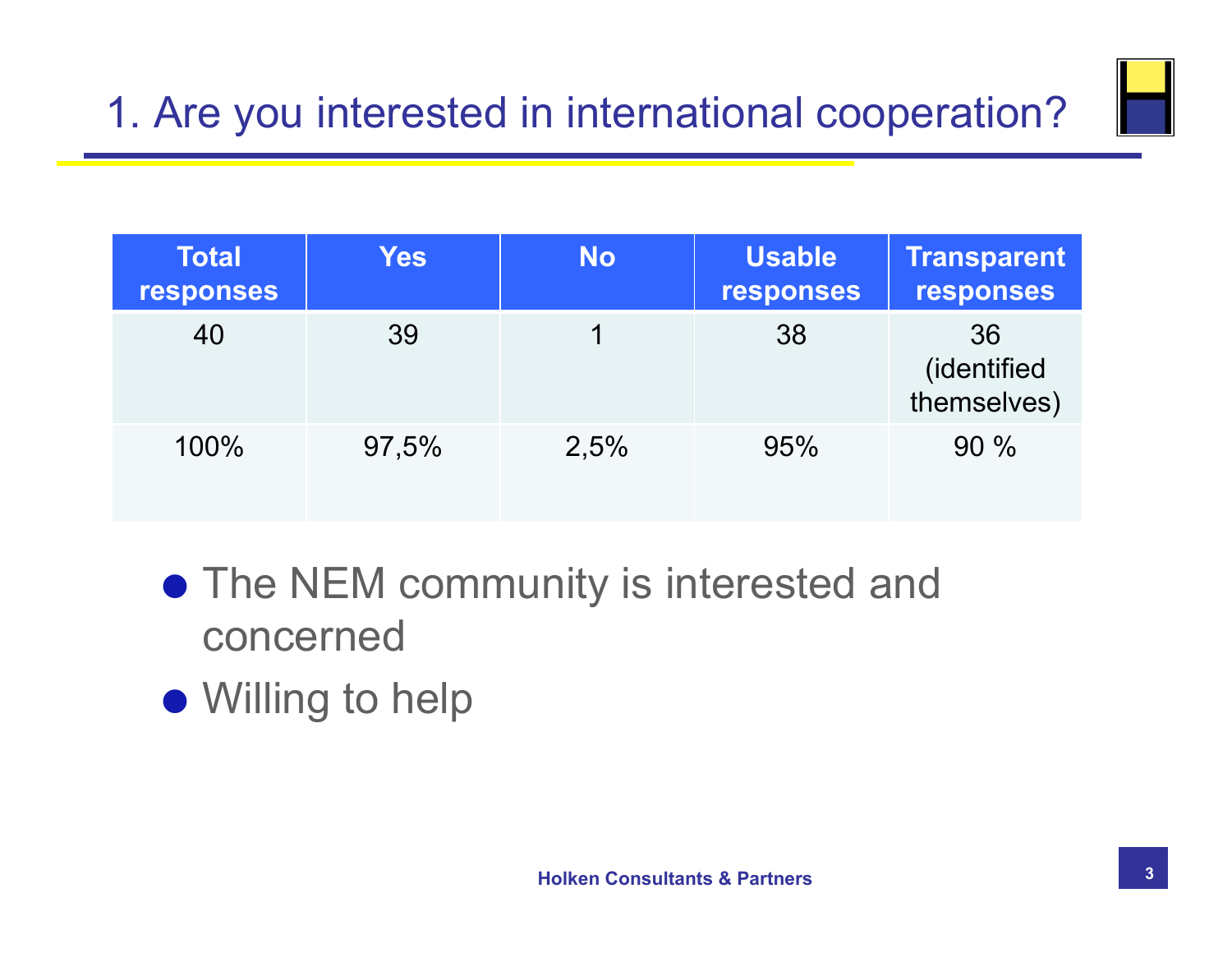#### 2. Respondents' Profiles

| <b>Type of structure</b>                                                              | #  |
|---------------------------------------------------------------------------------------|----|
| SME +                                                                                 | 10 |
| Research Institutes (of which 2 cultural)                                             | 7  |
| Academia                                                                              | 6  |
| <b>Big Companies</b>                                                                  | 5  |
| Non profit organisations 1 telecom, 1 international, 1<br>standardization, 1 content) | 4  |
| <b>Clusters</b>                                                                       | 3  |
| Non identified, NC                                                                    | 3  |
| Consulting                                                                            | 1  |
| Total                                                                                 | 39 |

**• Stakeholders are widespread throughout Europe**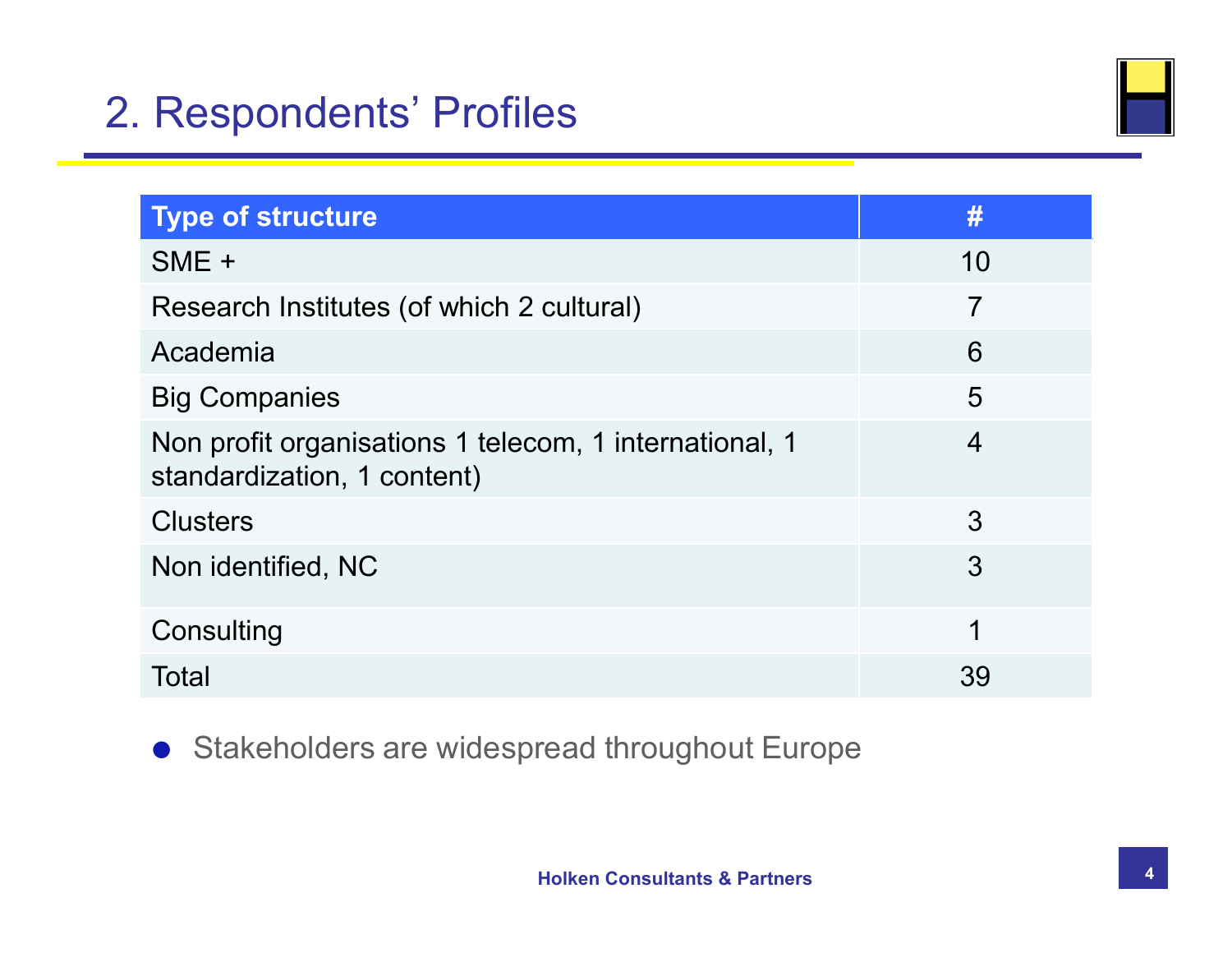

#### Question 1

### **Why respondents are interested in international cooperation?**

**(with extra-european countries/regions in the world)**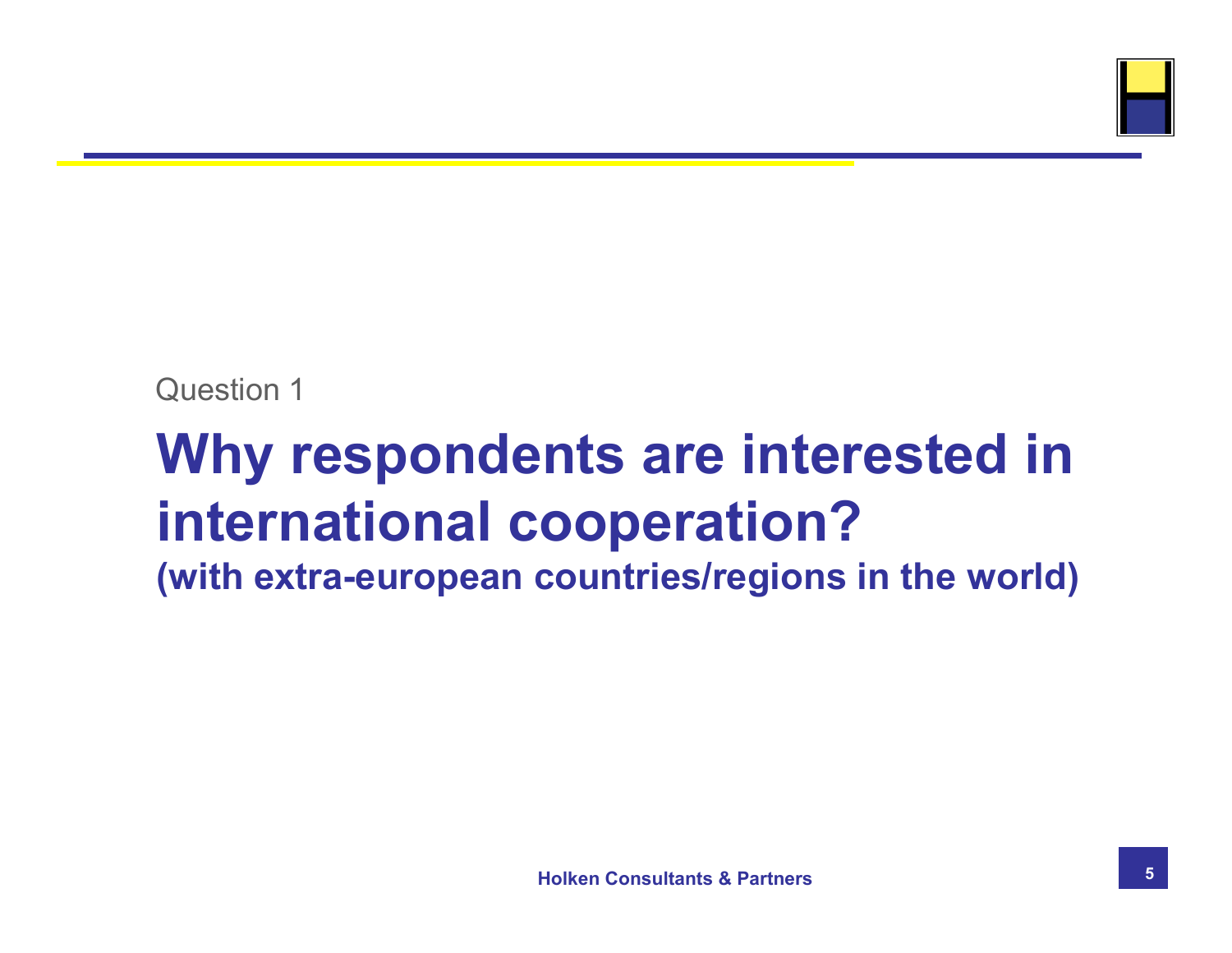

| Interest in int'l cooperation                                                                    | #<br>responses<br>(multiple<br>answers) | $\frac{0}{0}$<br>of total<br>resp. |
|--------------------------------------------------------------------------------------------------|-----------------------------------------|------------------------------------|
| 1/ Business development / Market<br>diversification / Global take-up of products<br>and services | 20                                      | 47,6 %                             |
| 2/ Knowledge transfer / Knowledge sharing                                                        | 13                                      | 30,6%                              |
| 3/ Networking and partnership building                                                           |                                         | 16,6%                              |
| 4/ Cooperation for Trustworthy ITC                                                               | $\overline{2}$                          | 4,7%                               |

More detailed responses in the annexe

**Holken Consultants & Partners**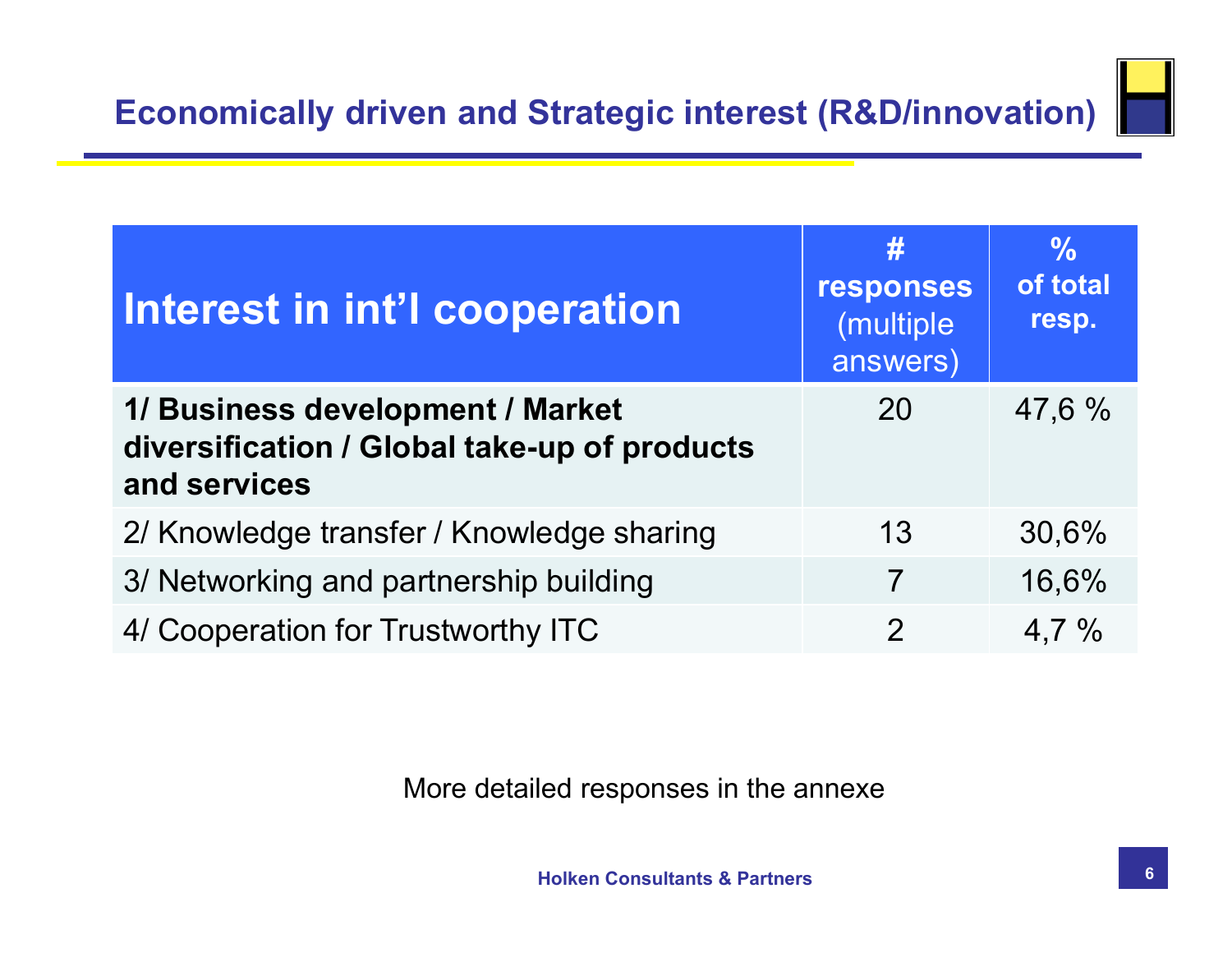

Question 2

### **Do you have priority countries / regions? If so, please list them and explain why.**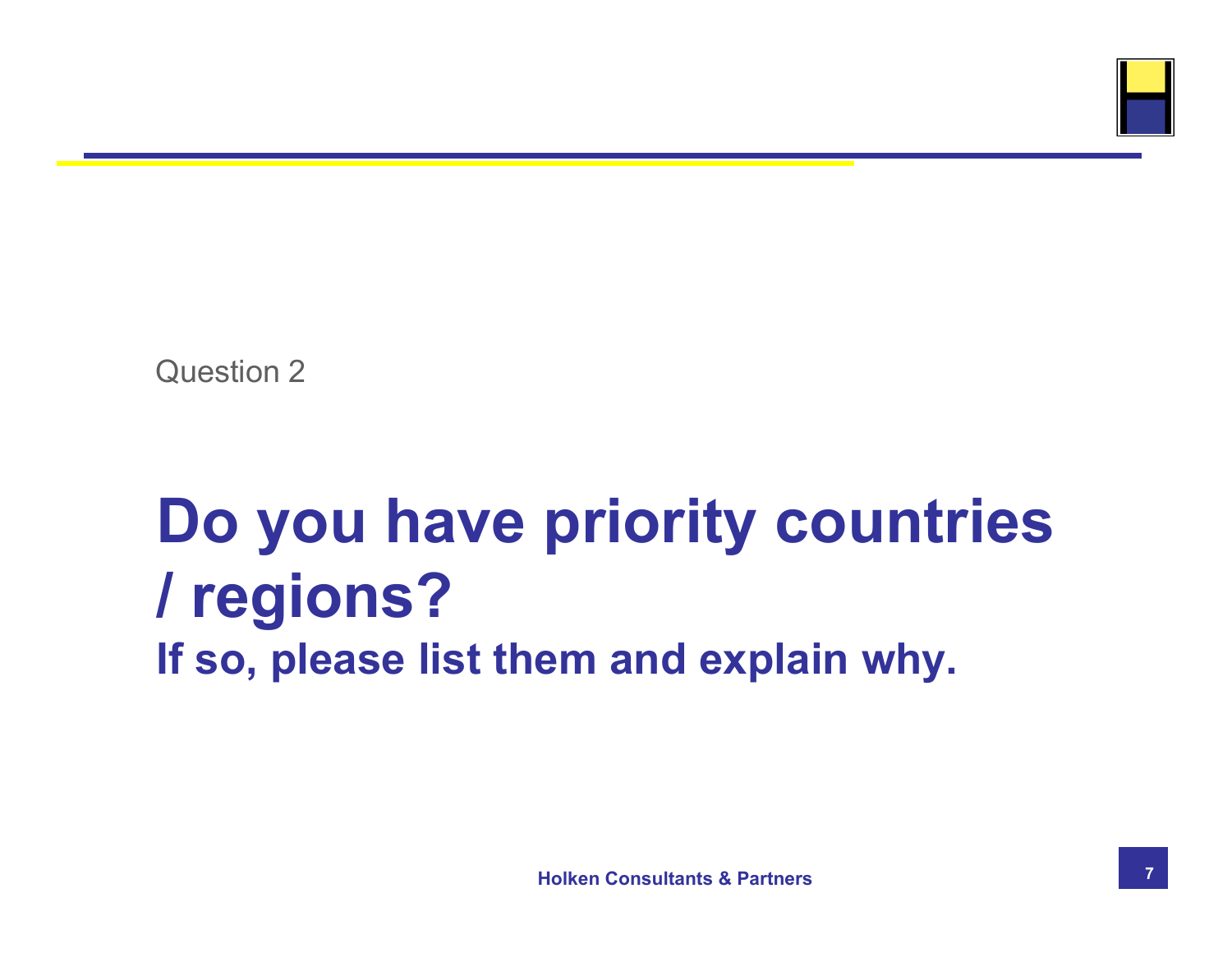### Country/region priorities



| <b>Country/region</b>                                                                                                                                     | #  |
|-----------------------------------------------------------------------------------------------------------------------------------------------------------|----|
| <b>Pacific/Asia</b><br>China 13, South Korea 10, Japan 6,<br>Singapore 1, Taiwan 1, Hong Kong 1,<br>Australia 3                                           | 34 |
| <b>North America</b><br>(US, Canada, Silicon Valley, NY, Boston,<br>Montréal)                                                                             | 21 |
| <b>Latin &amp; South America</b><br>Brazil 9, Mexico 3, Columbia 2, Panama 1,<br>Argentina 1, Chile 1, Peru, Venezuela 1)                                 | 15 |
| <b>EU &amp; associated countries (Israel &amp;</b><br>Turkey, Nordics) and Euro Asia (Russia,<br>Uzbekistan, Kazakhstan, Belarus, former<br>Soviet Union) | 11 |
| <b>India</b>                                                                                                                                              | 7  |
| South Africa, wider Africa, and North Africa<br>(Morocco, Tunesia), Middle East (2)                                                                       | 5  |
| All countries are interesting                                                                                                                             | 4  |

#### **USA and China**

- **Considered as" biggest** economies" in the world
- $\triangleright$  are shaping the universal arena  $\rightarrow$  get informed about best practices and technological roadmaps

#### USA

- $\blacktriangleright$  Top universities, big companies and investors
- ▶ Leading in e-Health, embedded systems, immersive visualisation
- Advanced in high-tech ICs and integrated technologies
- **Dominating science without** cooperation with Europeans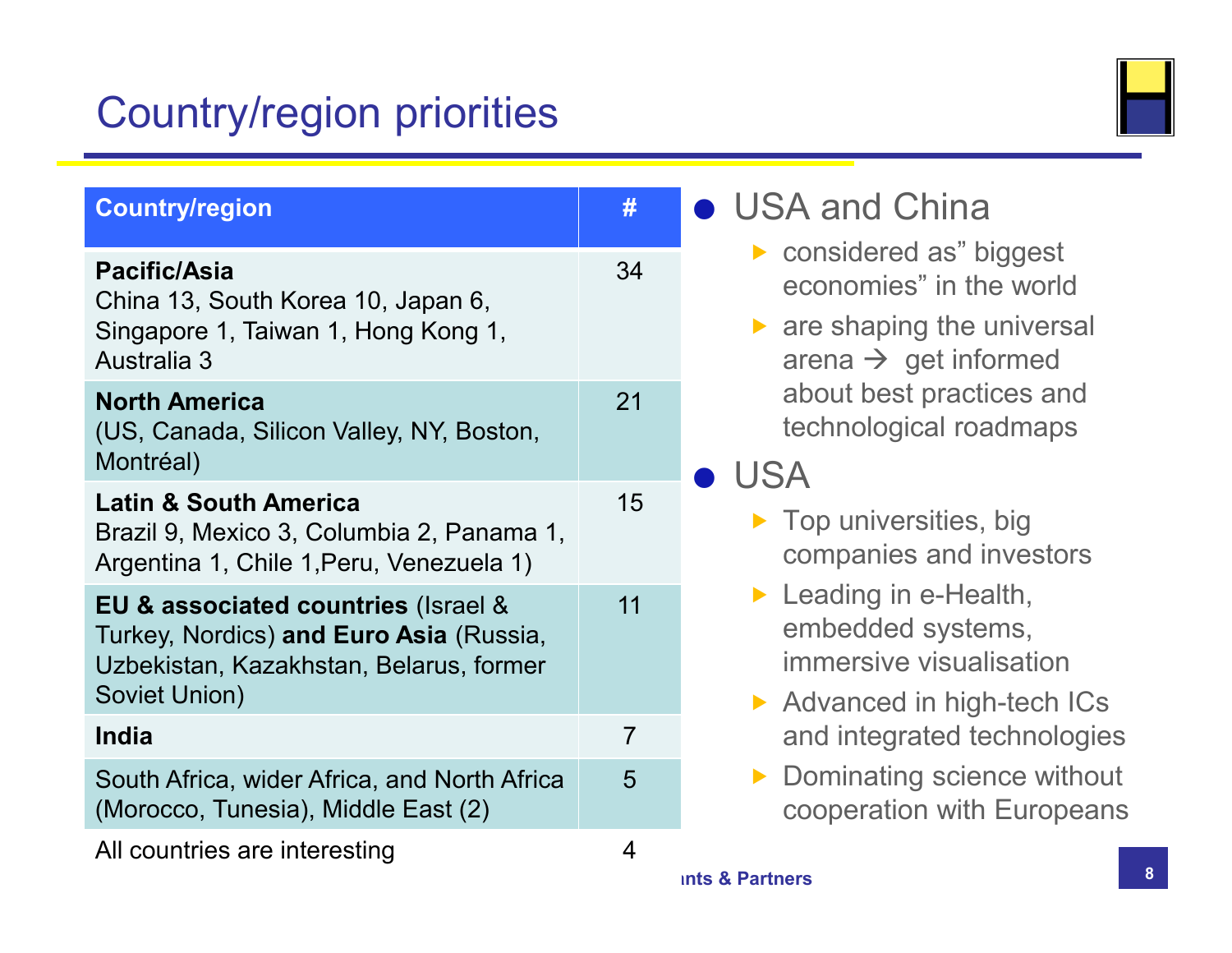#### Country/region priorities, because



 North America and specifically in Canada stand for strong R&D activities and funding models (USA), NEM members look for consolidated connection with **MIT and Boston** R&D environment.

#### **Asia/Pacific, Latin and South Americas**

- are all considered **potentially big emerging markets and innovators.**
- These countries/regions have **either technological and/or market advantages** which provide fertile domains for disruptive and innovative products/services, design, delivery and support.
- $\triangleright$  Share common challenges in the fields of research of:
	- → Information and Communication Technologies,
	- $\rightarrow$  Agriculture,
	- $\rightarrow$  Health.
	- **→ Energy efficiency.**
	- → Successful partnerships would result in innovative products for the advancement of sustainable development, economic growth and the improvement of the quality of life in all associated Regions.
- ▶ There is a **need to support EU-LAC policy dialogue** in science, technology and innovation to ensure continuity and enhance collaborative research and innovation in Horizon 2020.
- ▶ Content players have a memorandum of understanding between equivalent organisations (India, UK). They are working on establishing platforms in both countries. One of the themes: Future Cities in India.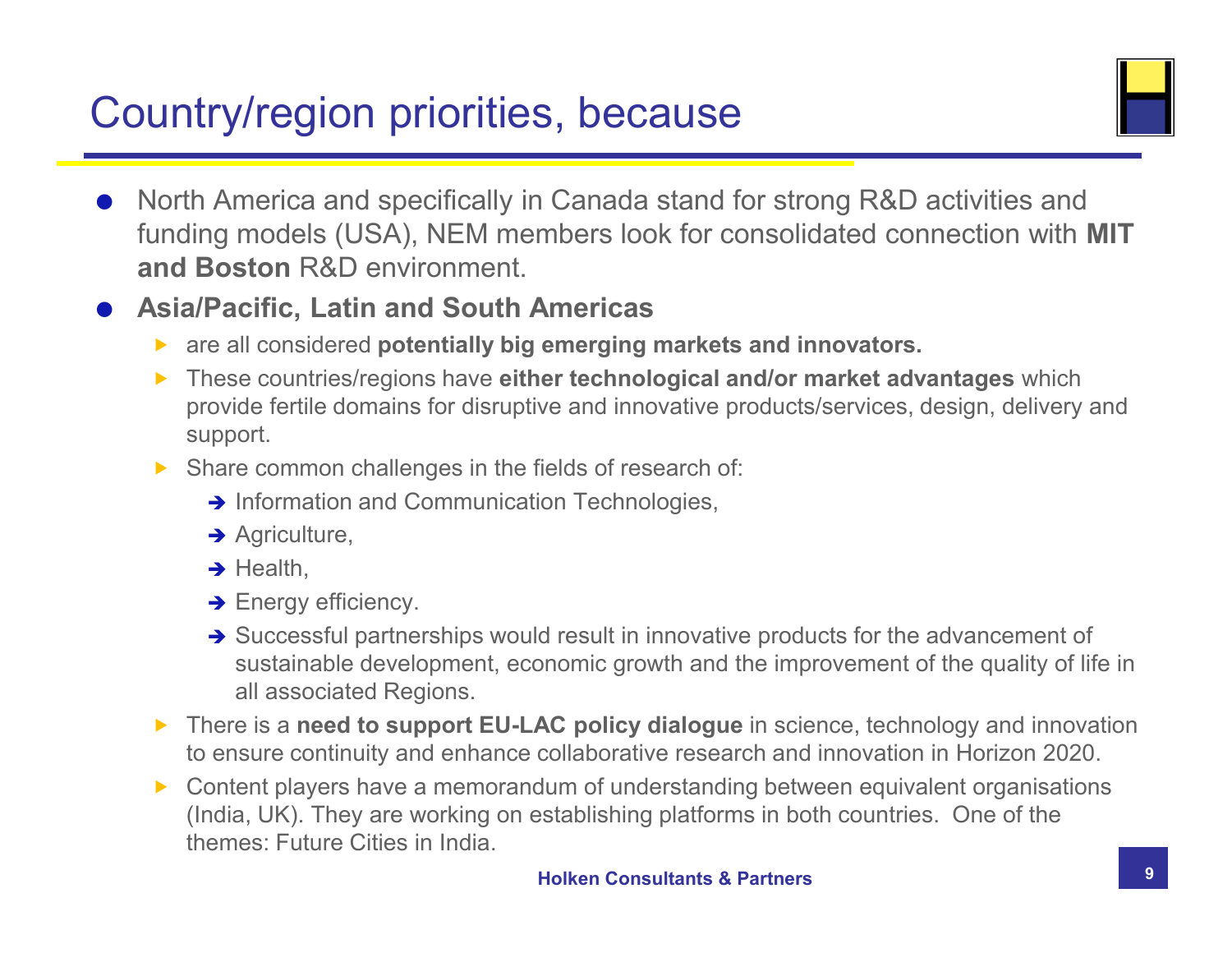#### Country/region priorities, because

#### **Creative industries**

- **are emerging** in Japan, China, South Korea and India, more specifically in the gaming industry,
- Are interested in accessing international markets, inter-clustering.
- **From a RTO point of view**, priority countries are indeed those with a more developed technological knowledge, where exchange practices can be boosted.
- Develop **INCO trust and BIC countries' models** to other countries and extend it to NEM
	- ▶ In INCO-TRUST countries were U.S. Australia, Japan, Korea and Canada.
	- ▶ BIC countries: Brazil, India and South Africa (and wider Africa).
- Besides the **BRIC countries** (Brazil, Russia, India and China), there is significant interest in **Argentina**, **Middle East** (UAE, Qatar, Bahrain, Kuwait, Saudi Arabia), Kazakhstan, Pakistan, Japan, Philippines, Singapore, Malaysia and Indonesia.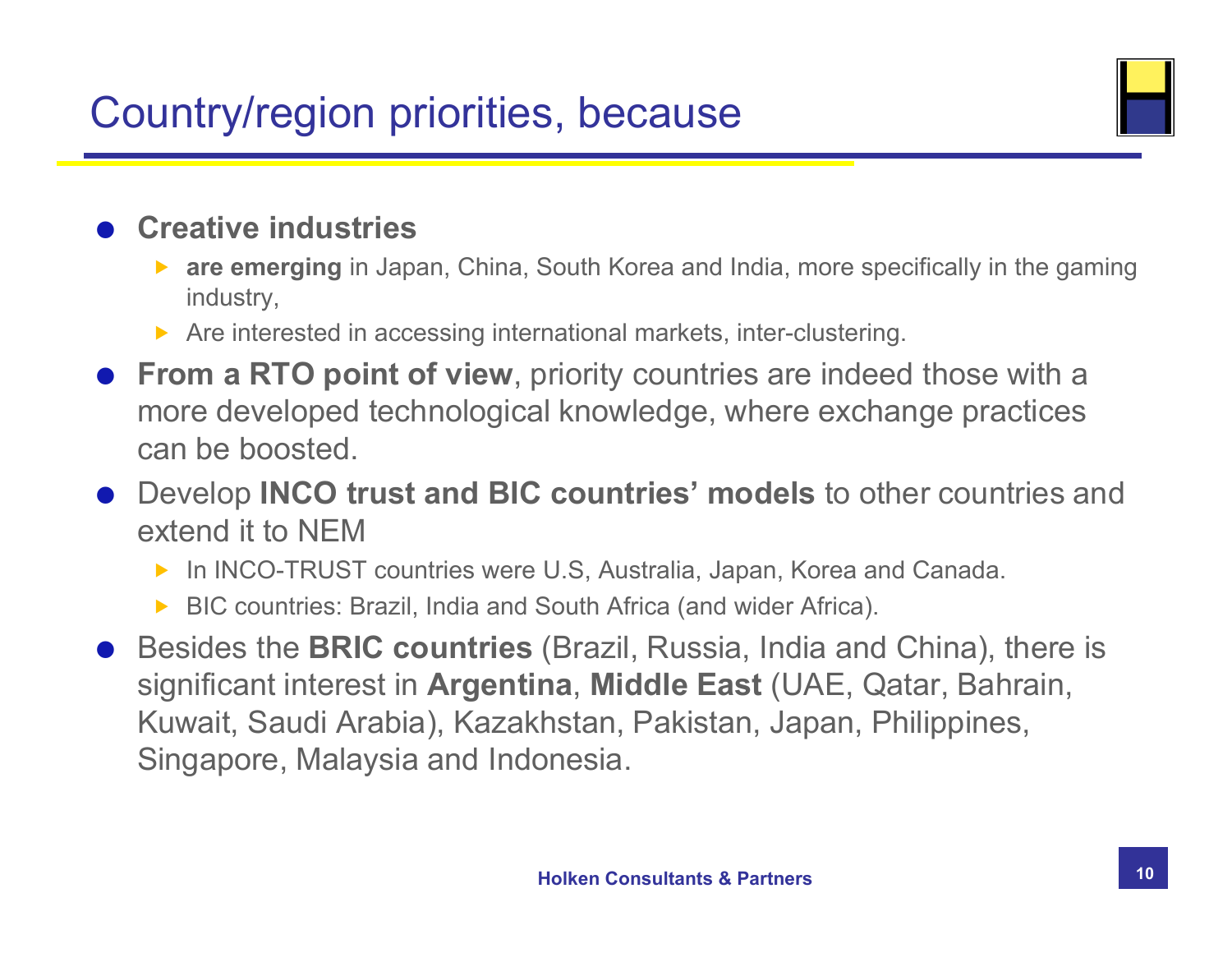

- The BRIC countries are having large economies with huge disparities and as such offer **opportunities for the development of joint research on how to use media for bettering life and lower such disparities**.
- **Boarder countries, with higher growing expectations than BRIC countries**: Nigeria, Ukraine, Pakistan, Vietnam, Thailand, Argentina, Croatia, Jordan, Lebanon, Emirates, Kenya and Serbia.
- **•** Some identified issues:
	- The Middle East has lots of resources and is aiming to play a **major role in media** (see al jazeera).
	- ▶ Pakistan and Kazakhstan are **investing in education, culture and internationalisation**.
	- Japan has developed significant contribution to **the technology used for media** (especially for consumer generated one) and has a long tradition in **visual arts** that could be used to inspire (see Hokusay).
	- Singapore, Malaysia and Indonesia have **good economies and represent (to some extent) a challenge**.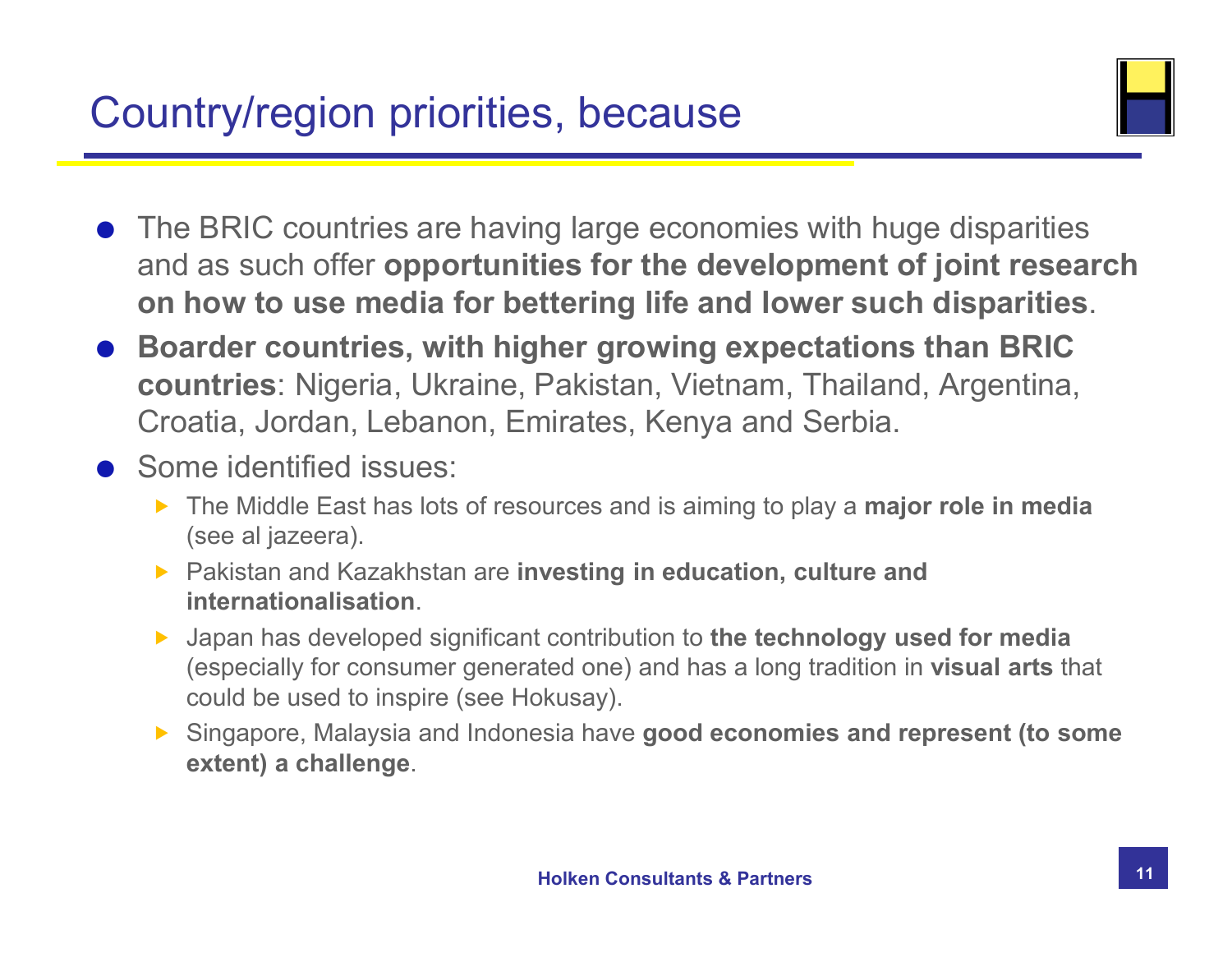

Question 3

### **How could NEM support your international strategy?**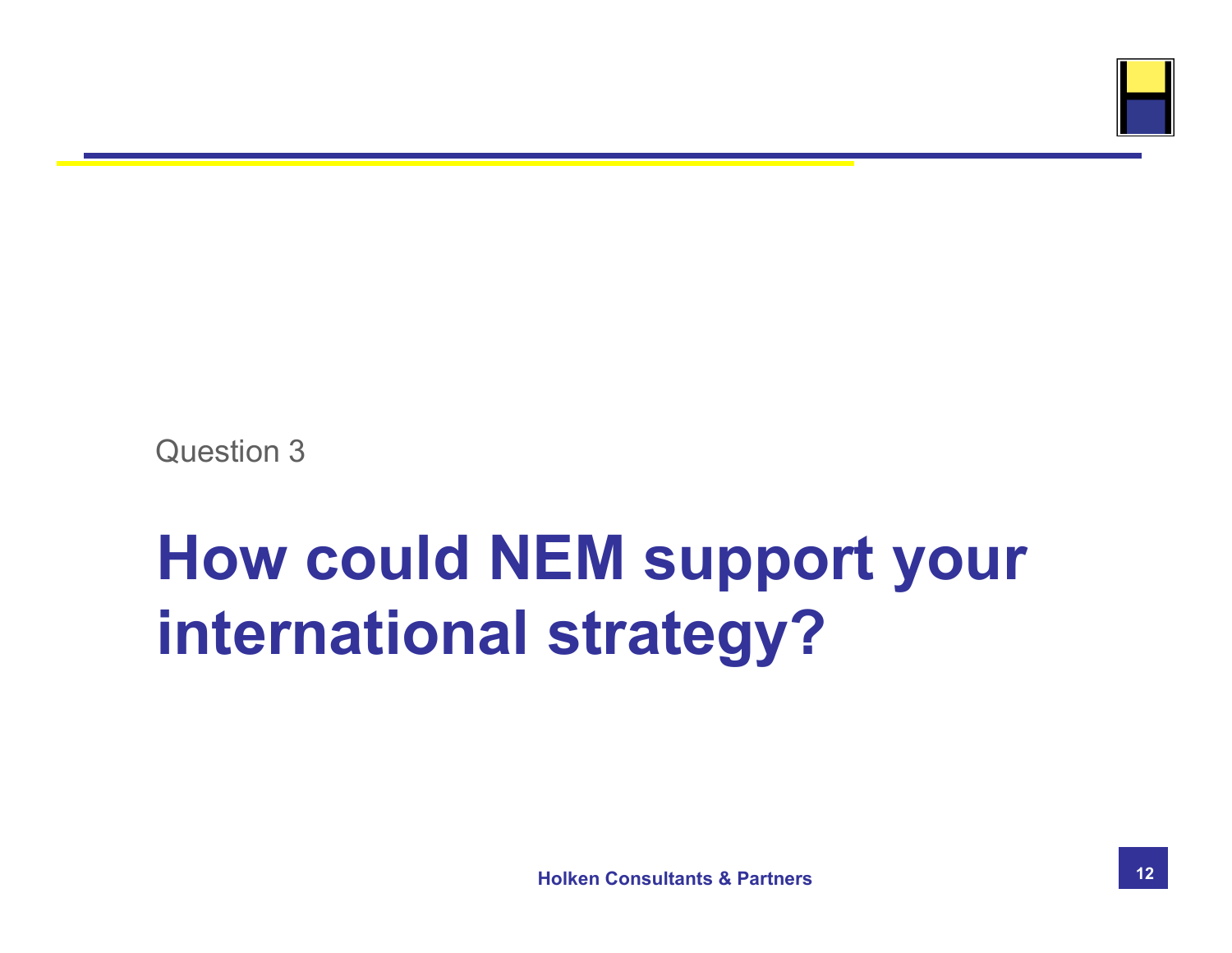#### NEM as strategic mobilizer and info provider



**Information provider through knowledge and experience sharing** 

- ▶ On needs and societal challenges in third regions and countries
- $\triangleright$  Selection each country best capabilities
- S**haring** experiences from other organizations working on a similar technological domain;
- Sharing an international "capability map" on a technological domain and where this expertise is geographically more evolved;
- **Example 2** Listing geographically the key organizations on the targeted domain.
- $\triangleright$  By sending us the priority topics that are open for international collaboration and directing requests for partners from international regions (India for exemple).
- Give information of collaboration opportunities in the objective and specific calls.
- Offering research results, expertise and skills.
- **Provide market studies, statistics, figures every year (comparison EU and World)**
- **Liaison**
	- Develop a structured and prioritised plan for liaision activities with key players / markets and reciprocal NEM organisations from outside of Europe.
	- $\triangleright$  Try to identify opportunities for a few key collaborative projects, especially within the framework of H2020 which allows participation for international partners from outside of the EU.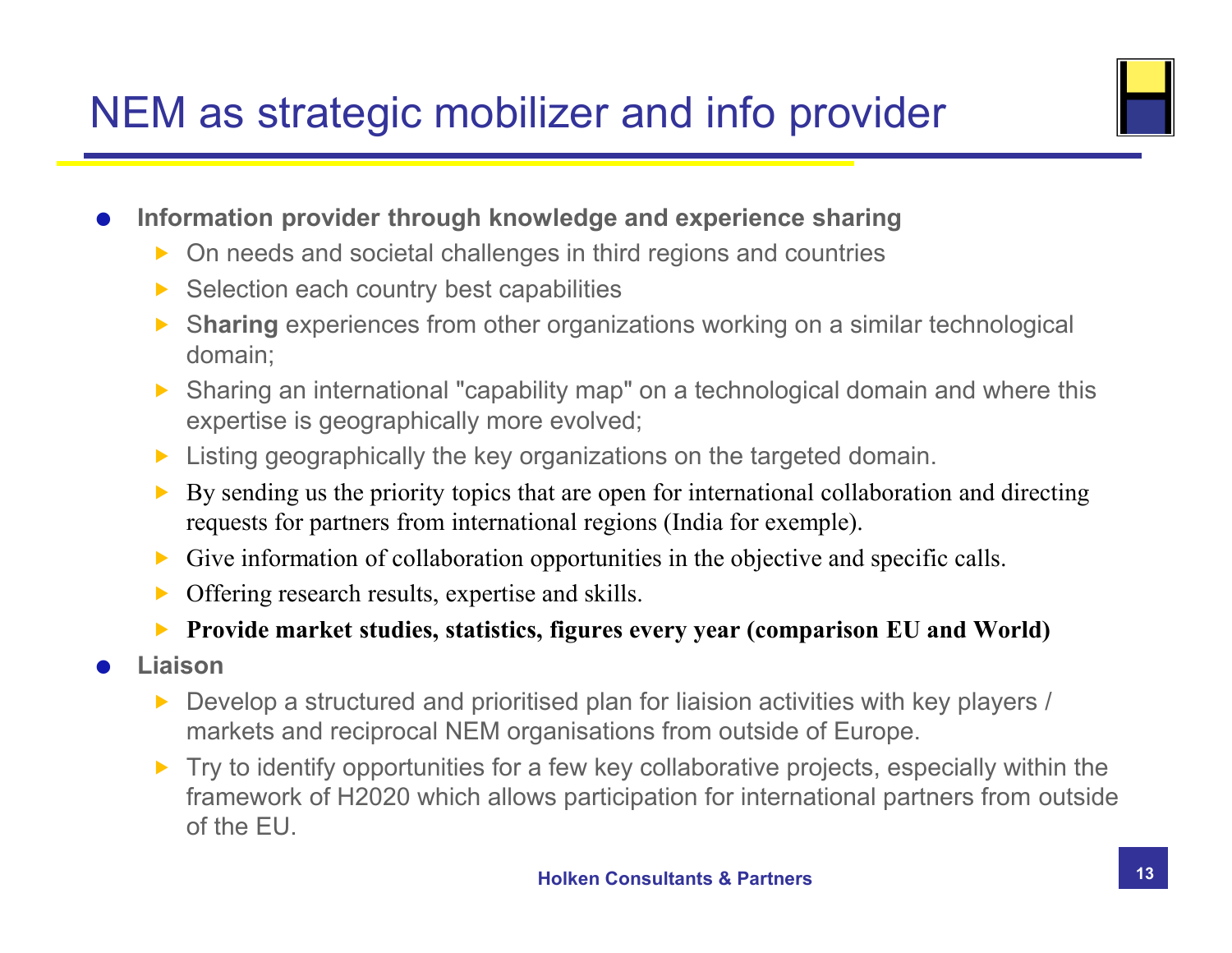#### NEM as facilitator and networker



#### **Facilitator and networker (16)**

- ▶ Help to find partners / Identify opportunities and potential partners (including clusters to obtain information on SME
- $\triangleright$  Provide matchmaking more information about members on the NEM website and their specializations
- ▶ Acquire more SME members for the NEM network (mobile, gaming, advertising, digital design)
- ▶ Do more small scale meetings in several member states
- ▶ Make the international strategy part of European rather than single company or single EU country strategy
- ▶ Lead the way to international contacts and projects
- ▶ Within partners and (potential) clients
- ▶ Make benefit small companies of the network of NEM representatives
- Organize bilateral networking (physical and virtual sessions)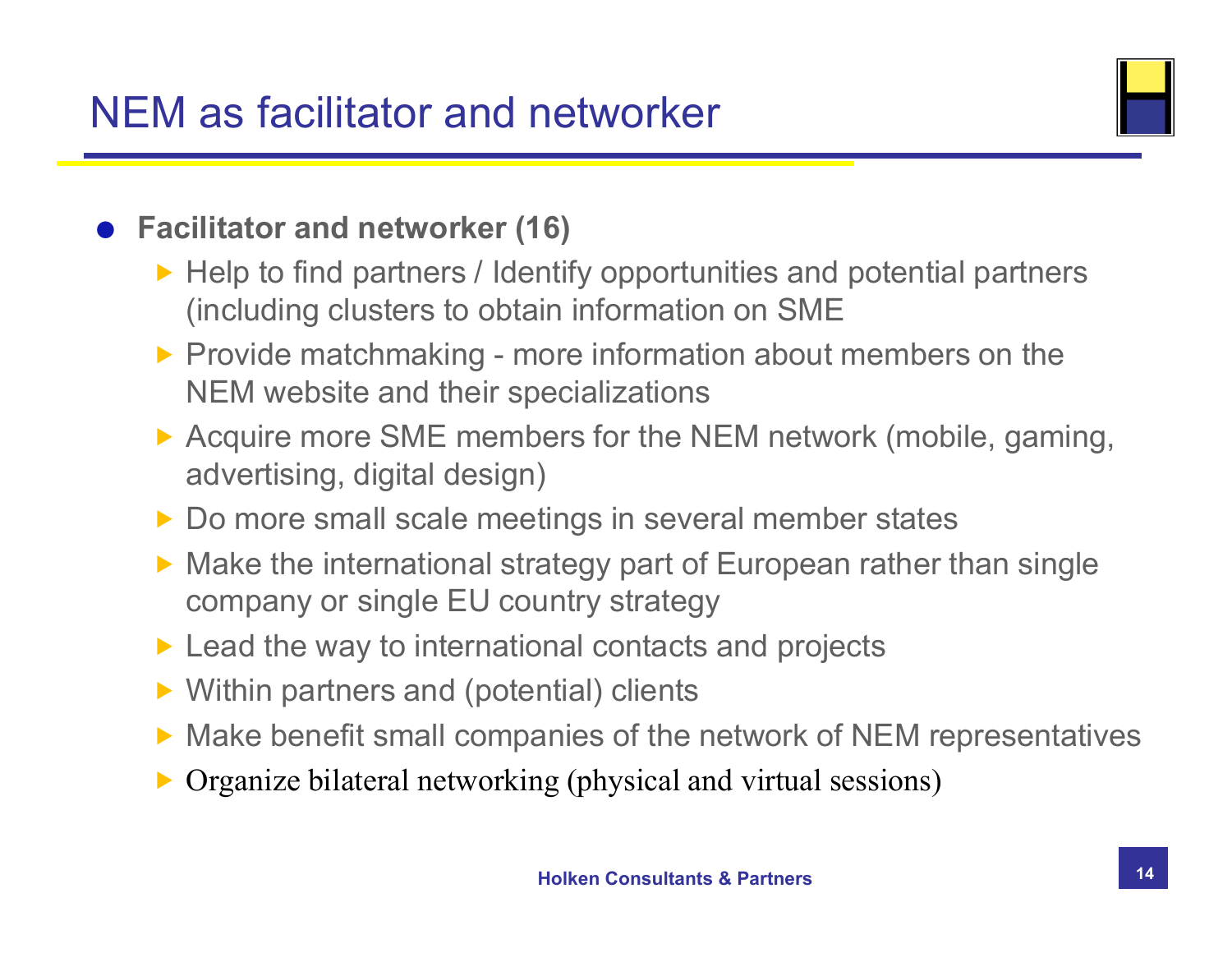### NEM as event organizer and network facilitator



- (!) A workshop series which is dedicated to produce some publications (in cooperation with academia):
	- $\triangleright$  Well chosen specific topic, participants by invitation and open call,
	- Survey papers for top journals or specific enhancement of methods by combining expertise,
	- First workshop is on determining the papers to be written: authors and subjects,
	- Second workshop is on presenting the cooperative research results, discussions,
	- $\blacktriangleright$  Publication of the papers.
- (!) Through specific funding possibilities, initiate collaborations, such as travel funds for short stay visits (like in COST Actions, short term scientific missions)
	- $\triangleright$  To allow the creation of project ideas, such as 'proof of concept projects' and 'specific case studies',
	- Proposals which allow a quick and fast turn around and review so that cooperation without long application durations can happen.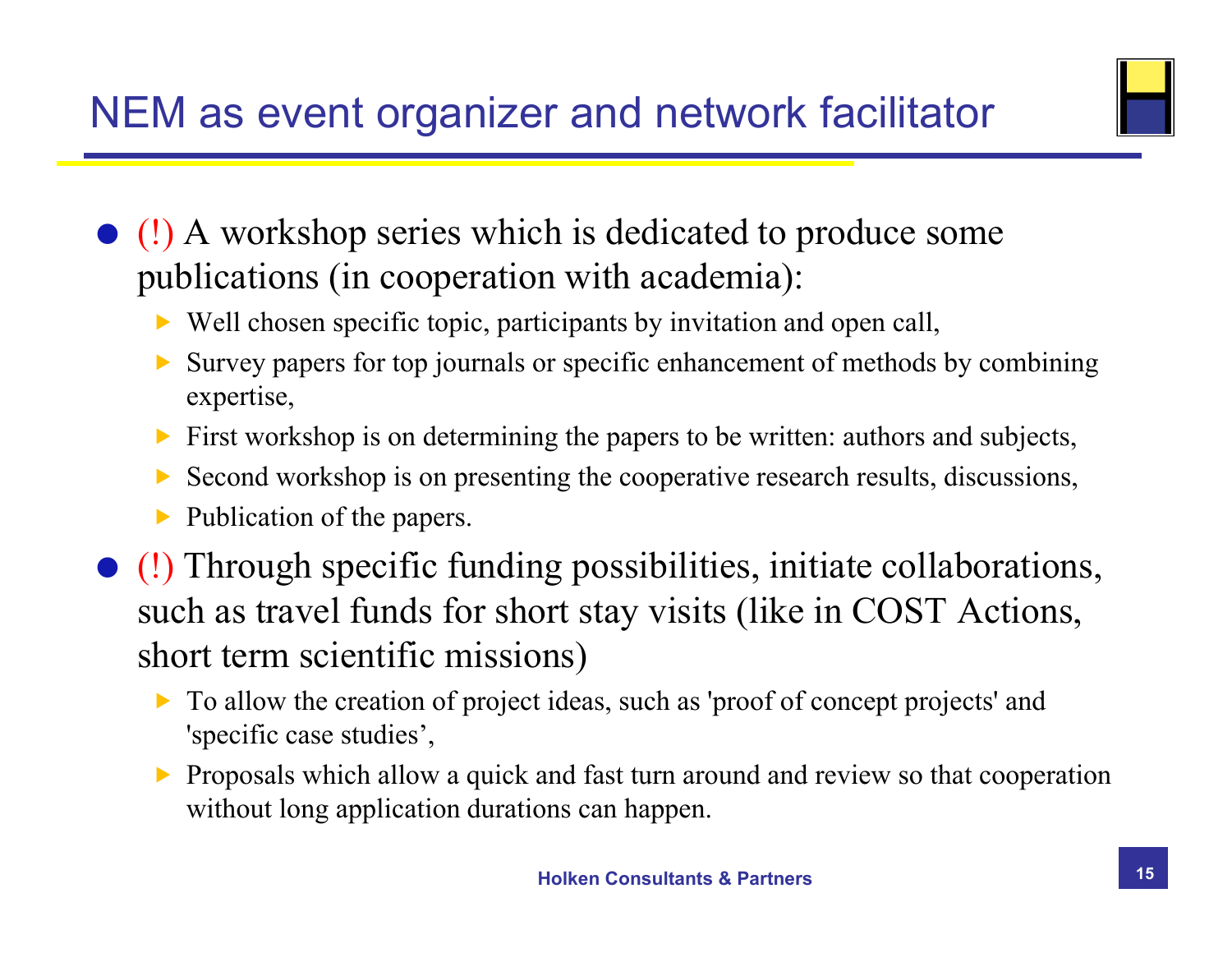

- (!) **Launch a specific initiative related to gather scientists interested in media, communication and technology to share experience and discuss on topics like:**
	- $\triangleright$  the benefits/risks of social media use (and abuse),
	- $\triangleright$  the role technology has to play to support media,
	- $\triangleright$  the role that media should play in providing vision and drive to scientific and technological advancement,
	- $\blacktriangleright$  the role technology and media could and should play in supporting the interest in science and scientific studies,
	- $\triangleright$  the role media can play to support the fight to illiteracy and betterment in education for all,
	- $\triangleright$  the role media can play to support more engagement in scientific studies in the younger generations.
- Support projects with regions
- Support "twinning" agreements between SMEs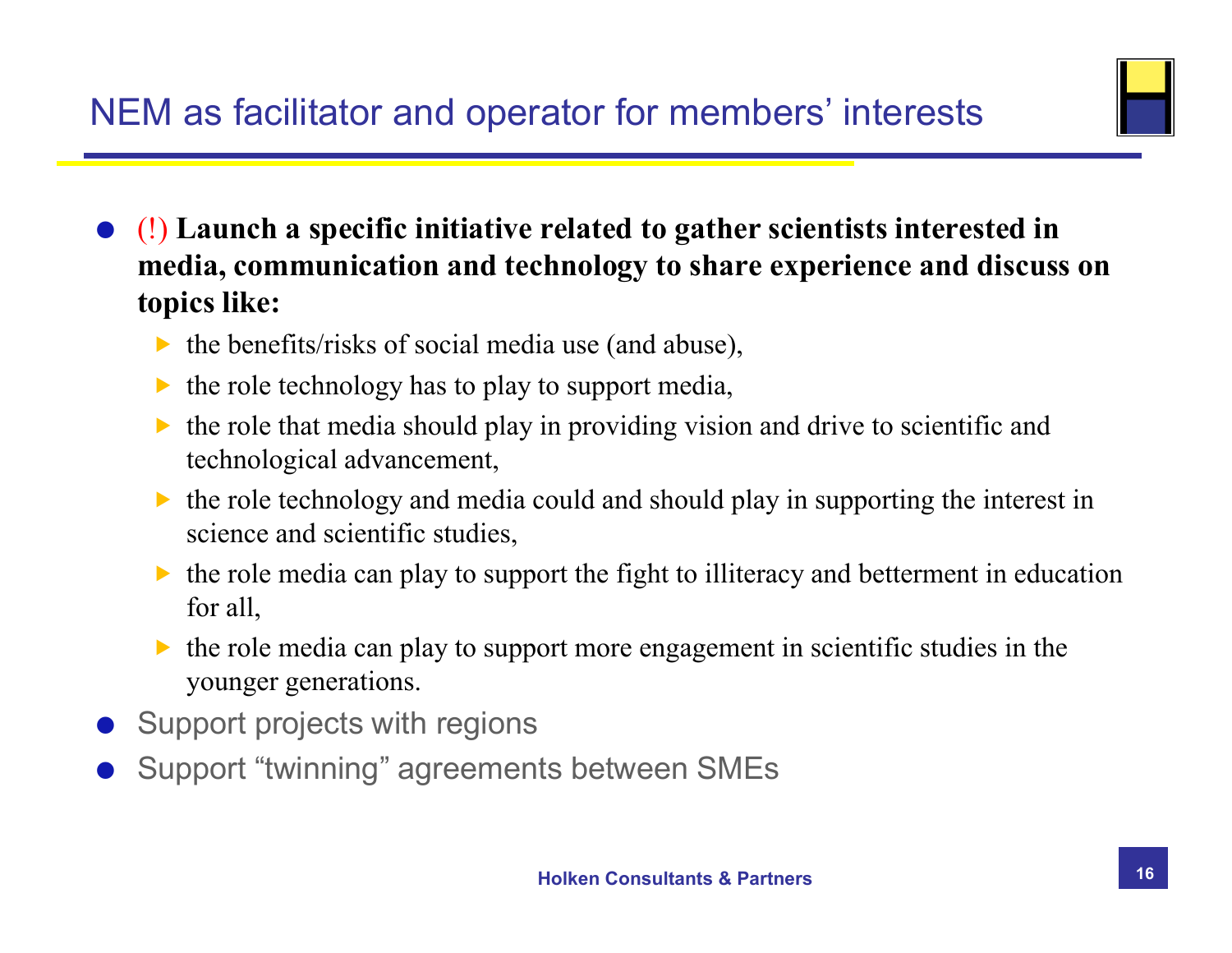#### NEM as facilitator and operator for members' interests



- **Organize brokerage event/B2B convention/Investors fora for companies**
- **Organize discovery trip for European companies in Asia, South America, Africa etc. (pooling resources + networking)**
- **Become the operator of a European booth at international events** 
	- like Siggraph for example
- NEM is considered a big network studying on the needs and ICT solutions for CCIs in order to transfer innovation to support their work. NEM could focus on the realisation of some initiatives in selected countries/regions in order to transfer knowledge and innovation and promote opportunity of collaboration with European organisations involved **in Culture, Creativity, Media and Content.**

#### Customise **the BIC models for the NEM areas.**

- Examine **them and see if it was feasible.**
- ▶ For topics like Cyber Security, the BIC project has been advocating a shift in **emphasis from the tactical bi-lateral (country to country and/or region to region) collaborations to a strategic multi-lateral (multiple country to country and/or multiple region to region) approach for Int'l cooperation.**
- ▶ The views of NEM on this would be particularly welcomed and whether this would be **useful for the NEM community.**

**Holken Consultants & Partners**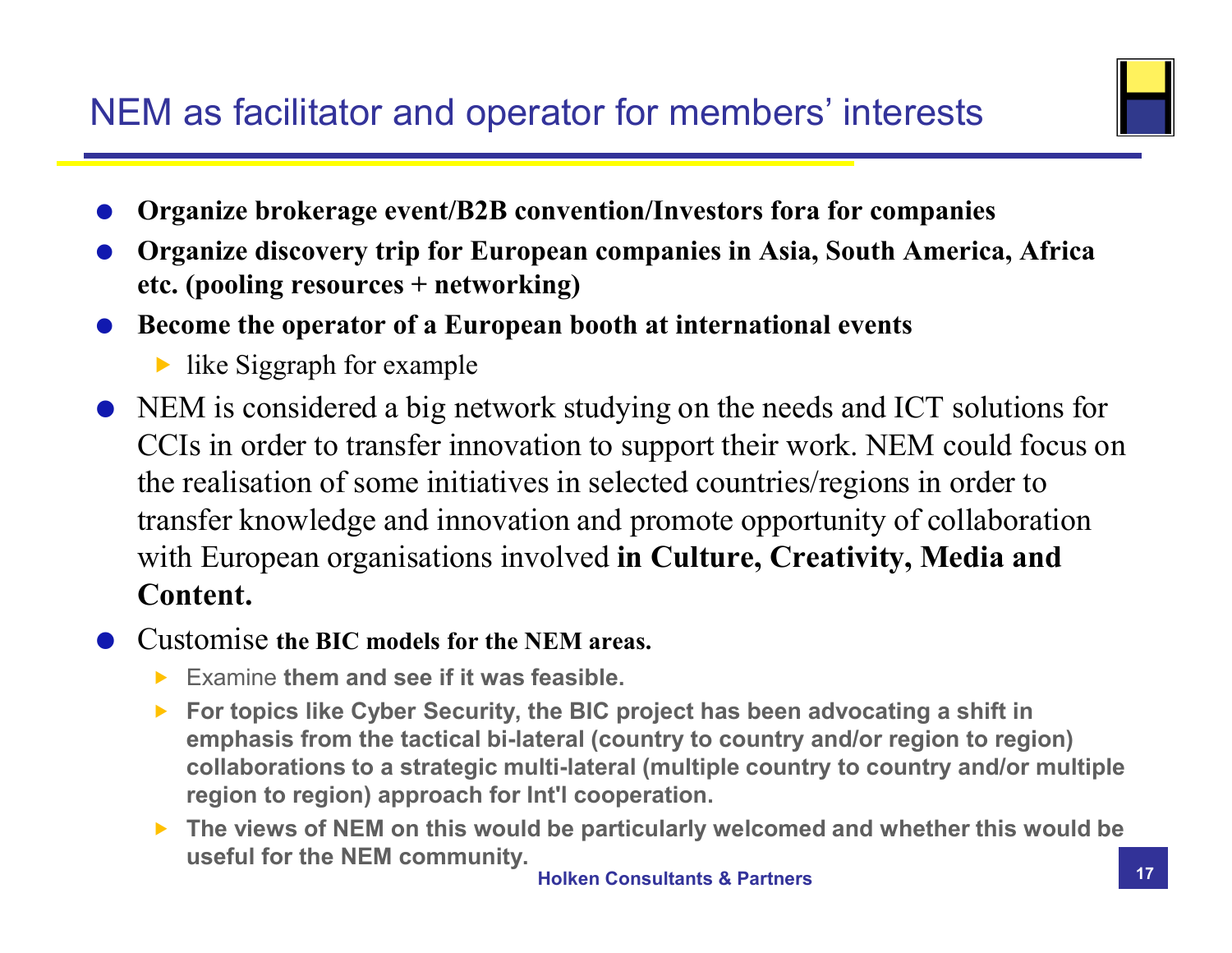

- Add to position papers and NEM summit publications:
	- Commun white papers with selected regions
	- Publications after specific workshops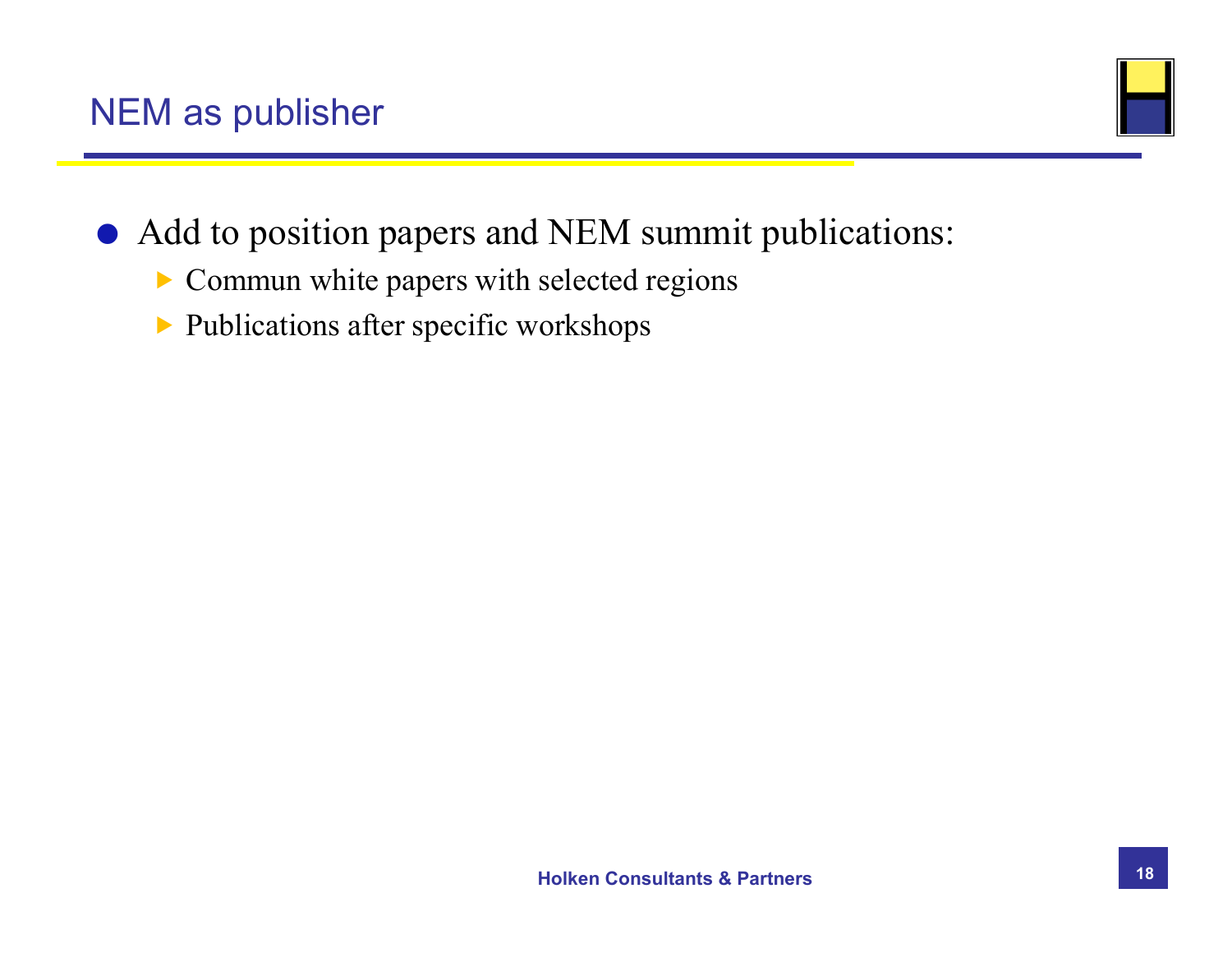

Question 4

## **How could you contribute to NEM's international strategy?**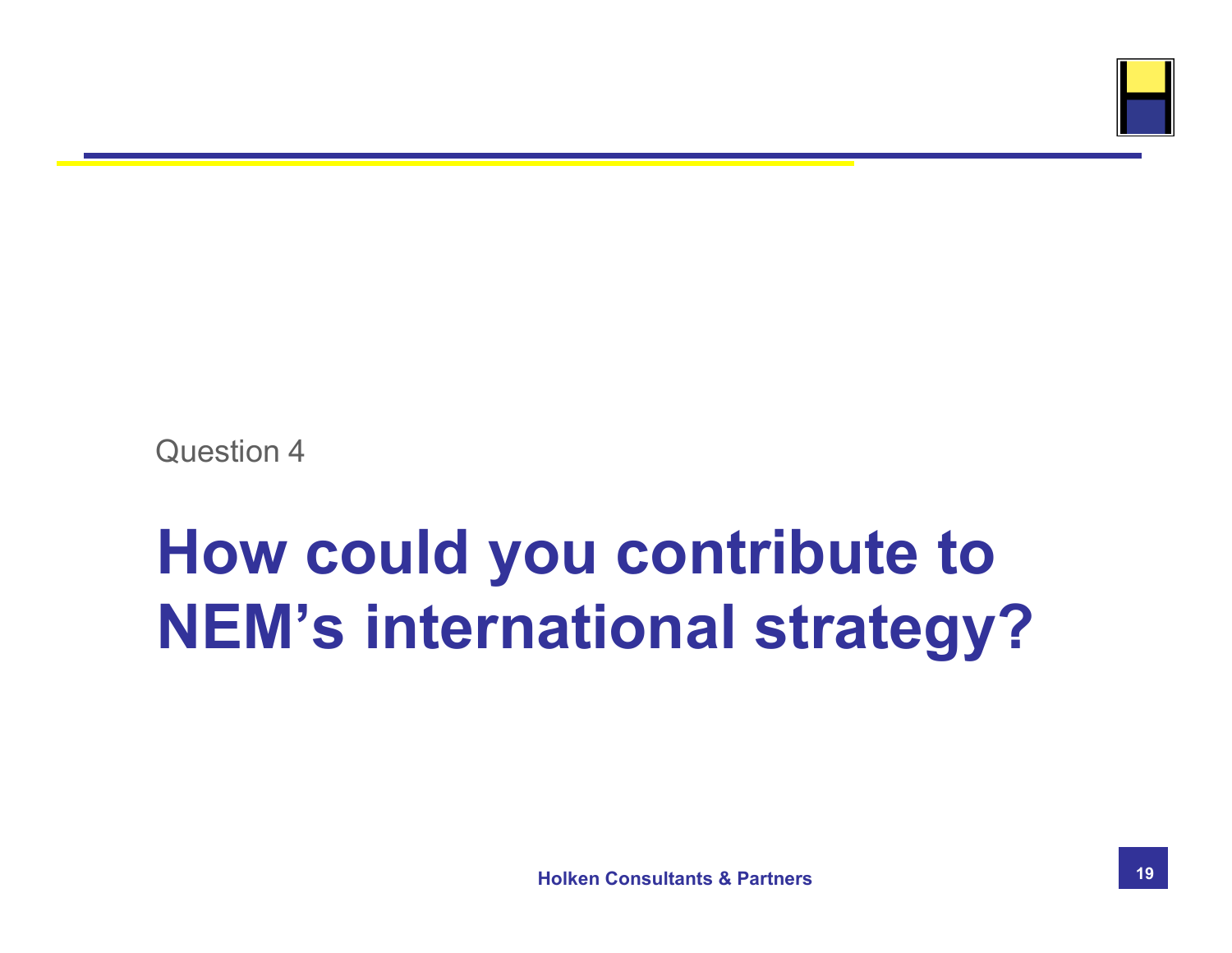#### NEM members willing to participate



- Share relevant information and best practices in a specific domain and experience
- Participate to identify and promote intra/extra European activities
- Share international experience in given regions
- Supervise a publication
- Conduct workshops
- Integrate a NEM commission and be active
- Provide and facilitate contacts in different regions
- Matchmaking with content industries and SMEs (Dutch level)
- Attending networking events for NEM and preparing specific projects and calls
- Offering research results
- Organize seminars / symposia / WS, invite colleagues to WS and conferences
- Expanding the range of partners
- Establish collaboration agreements
- Enlarge the NEM community bringing CCIs and ICT incubators working in the cultural and creative sector coming from those countries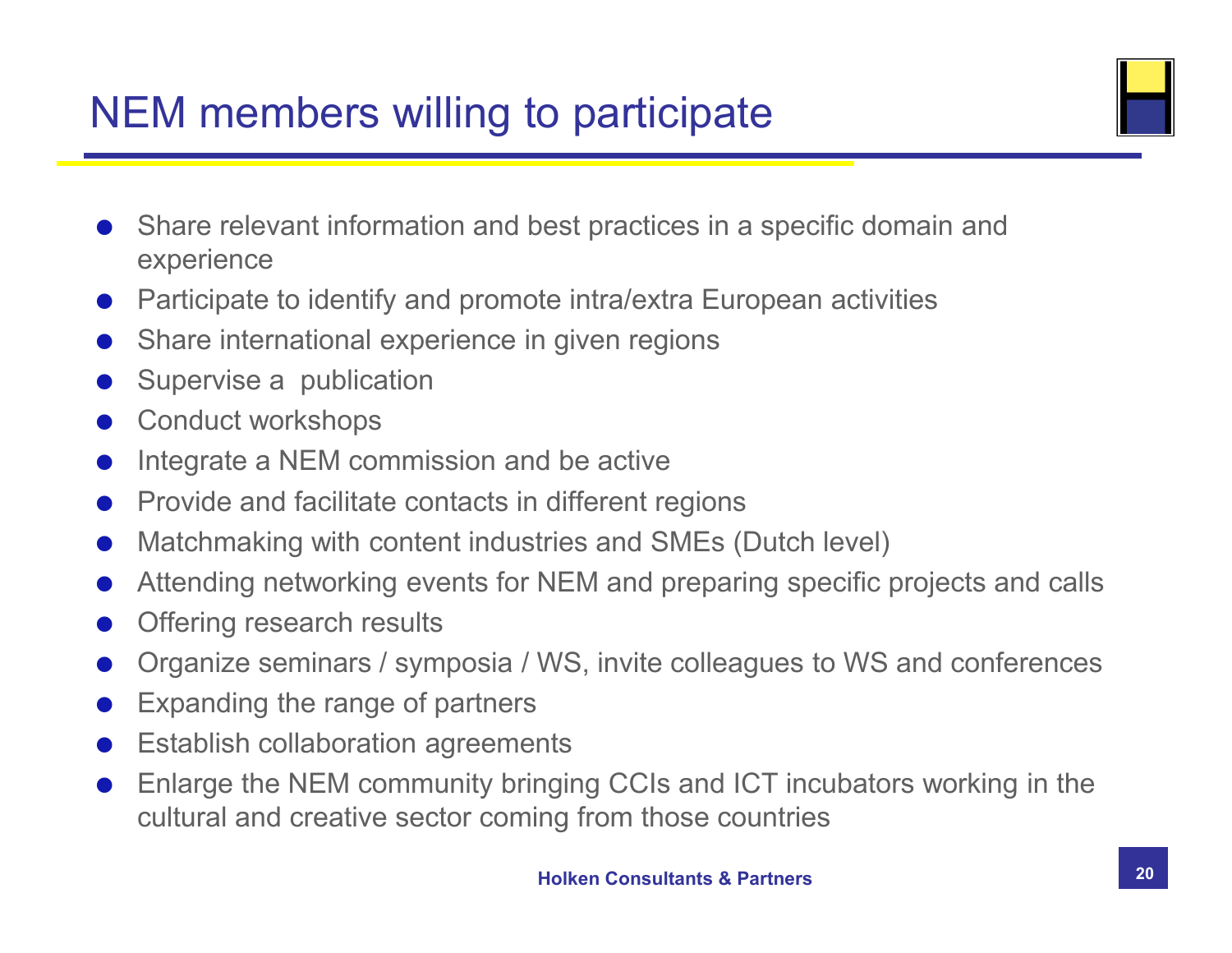

Conclusions and next steps

### **Global NEM strategy for international cooperation**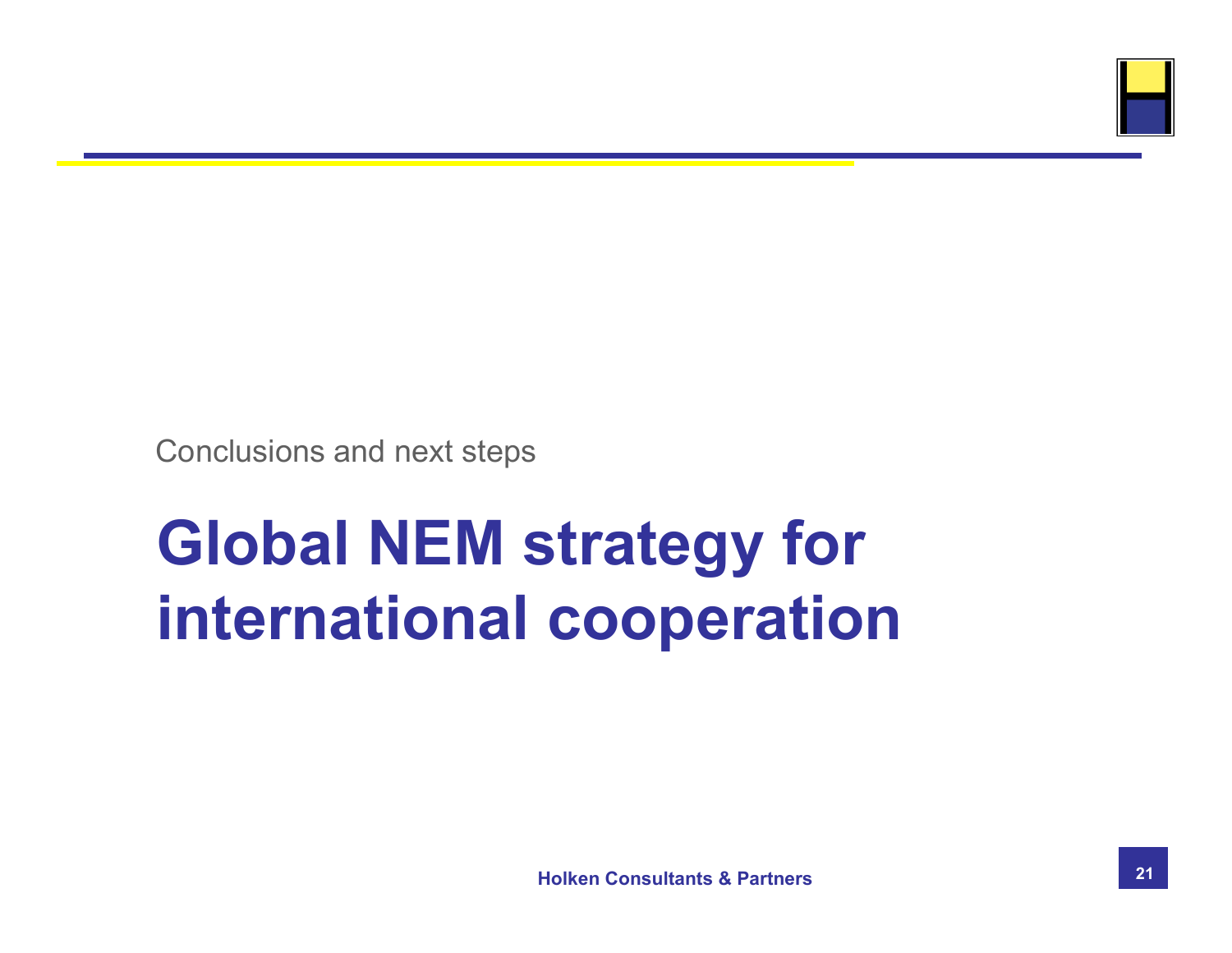#### Next steps



- Build the global NEM Strategy on
	- ▶ ... previous actions + expressed point of views and interests.
- Set-up the international WG
	- ▶ Thierry Beaujard, MediaDeals, Germany
	- ▶ Silvia Boi Engineering, Italy
	- Frank Boyd, KTN, UK
	- ▶ Jim Clarke, TSSG, UK
	- **Pierre-Yves Danet, Orange, France**
	- ▶ Hadmut Holken, Holken Consultants & Partners, France
	- ▶ Roger Torrenti/Sigma Orionis, France
	- $\blacktriangleright$  ... those who declared their interest in the survey,
	- $\triangleright$  Others who may want to join.
- Design tasks within this group
- Discuss and validate the **international cooperation strategy /** « global NEM » strategy
- NEM strategy and action plan ready for September 2014
- NEM strategy presentation at the next GA/NEM summit 2014
- **Holken Consultants & Partners** Set up the relationship with peers (ETPs and extra-European ETPs)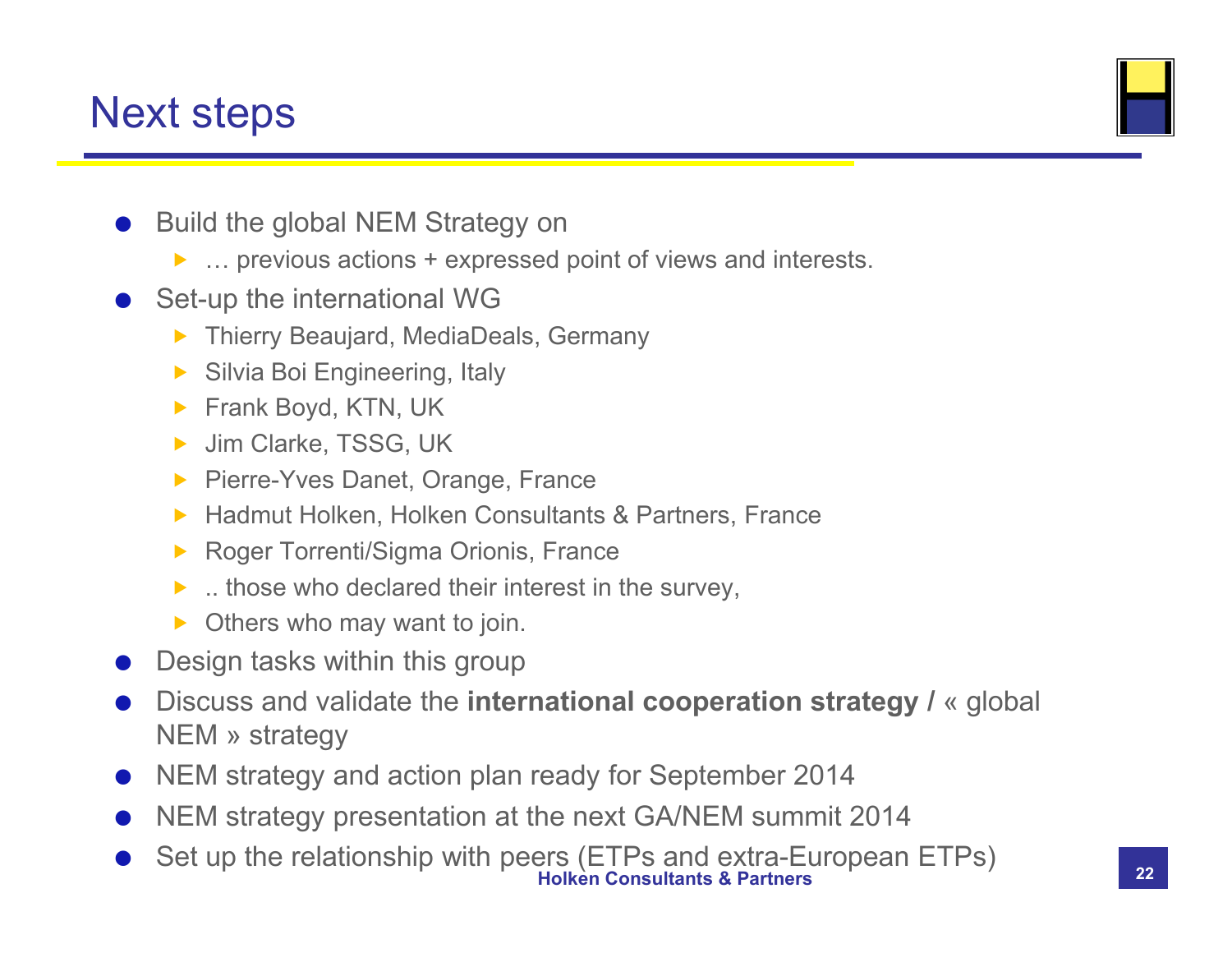**VEI** 



Thank you for your attention. Special thanks to all respondents!

#### Hadmut Holken Holken Consultants & Partners

holken@holkenconsultants.com M +33 (0)664 279 766 T +33(0)145 292 839

**Holken Consultants & Partners 23**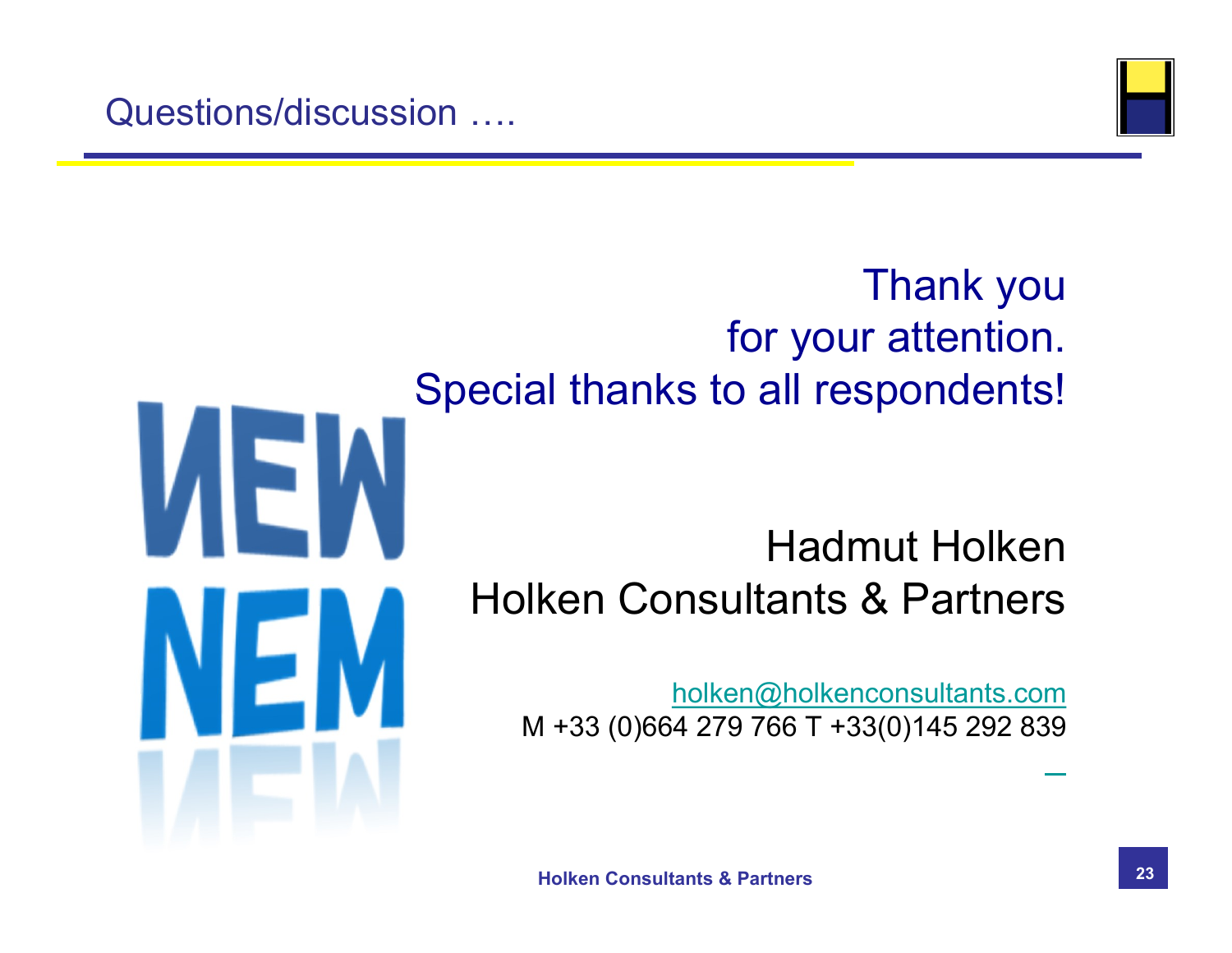

Annexes Detailed question 1

## **Interest in international cooperation**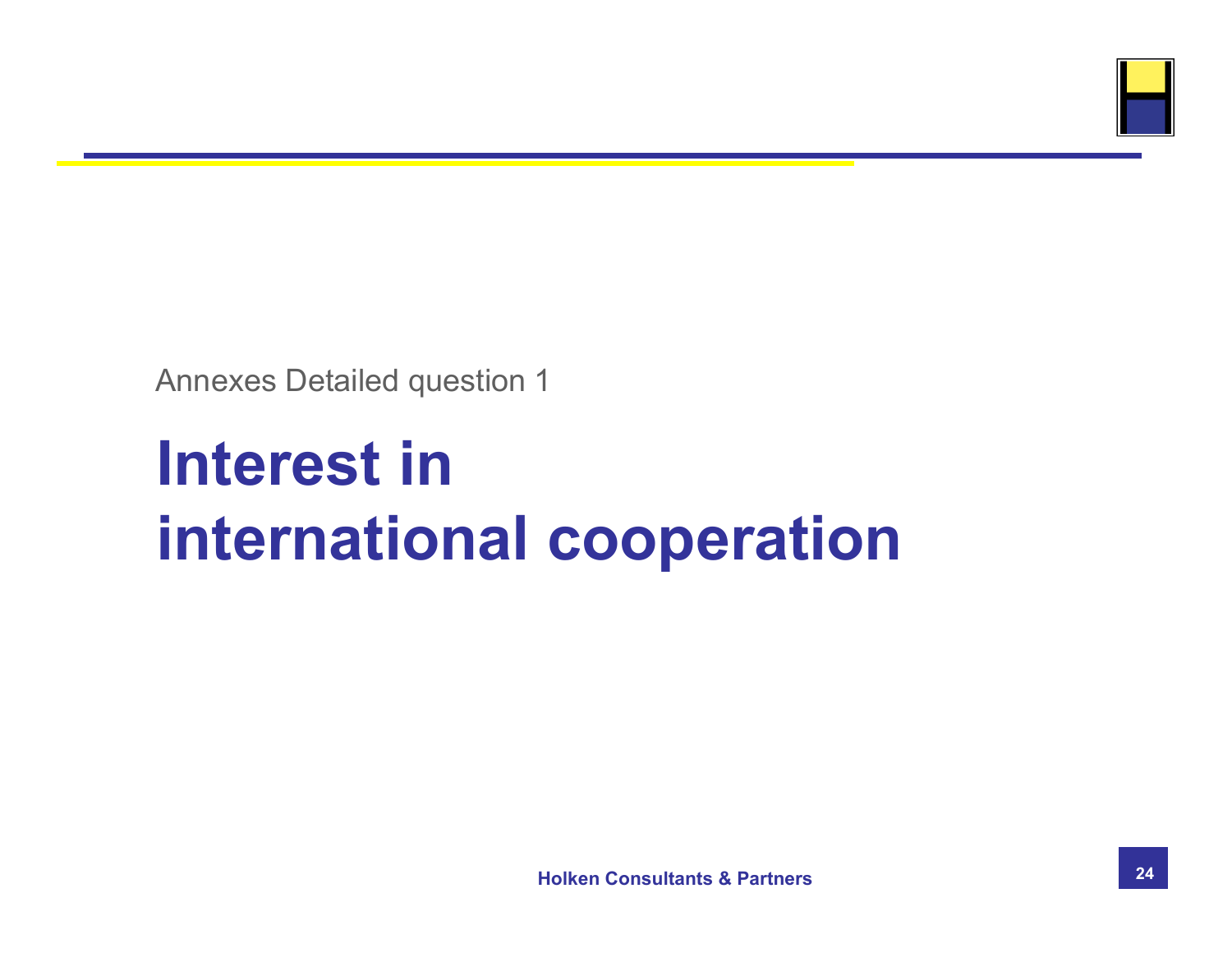#### **Business development / Market diversification (3/3)**



- New business opportunities & development (eg. embedded systems)
- Accelerate business opportunities (for SMEs)
- Commercial interest outside Europe
- Opening market for products and technologies and for integration of technologies beyond what is available currently in Europe ,
- New markets for innovative value added services and innovative content
- **Market diversification**
- Market expansion
- "Technology innovation and commercial development of the out come needs to be on a global scale to be truly successful. This will allow products and services to have larger mass market appeal and hence drive success. As such, key European players need to be aware of the requirements from outside of Europe and try to work with non-European partners to drive global take-up of the services and products".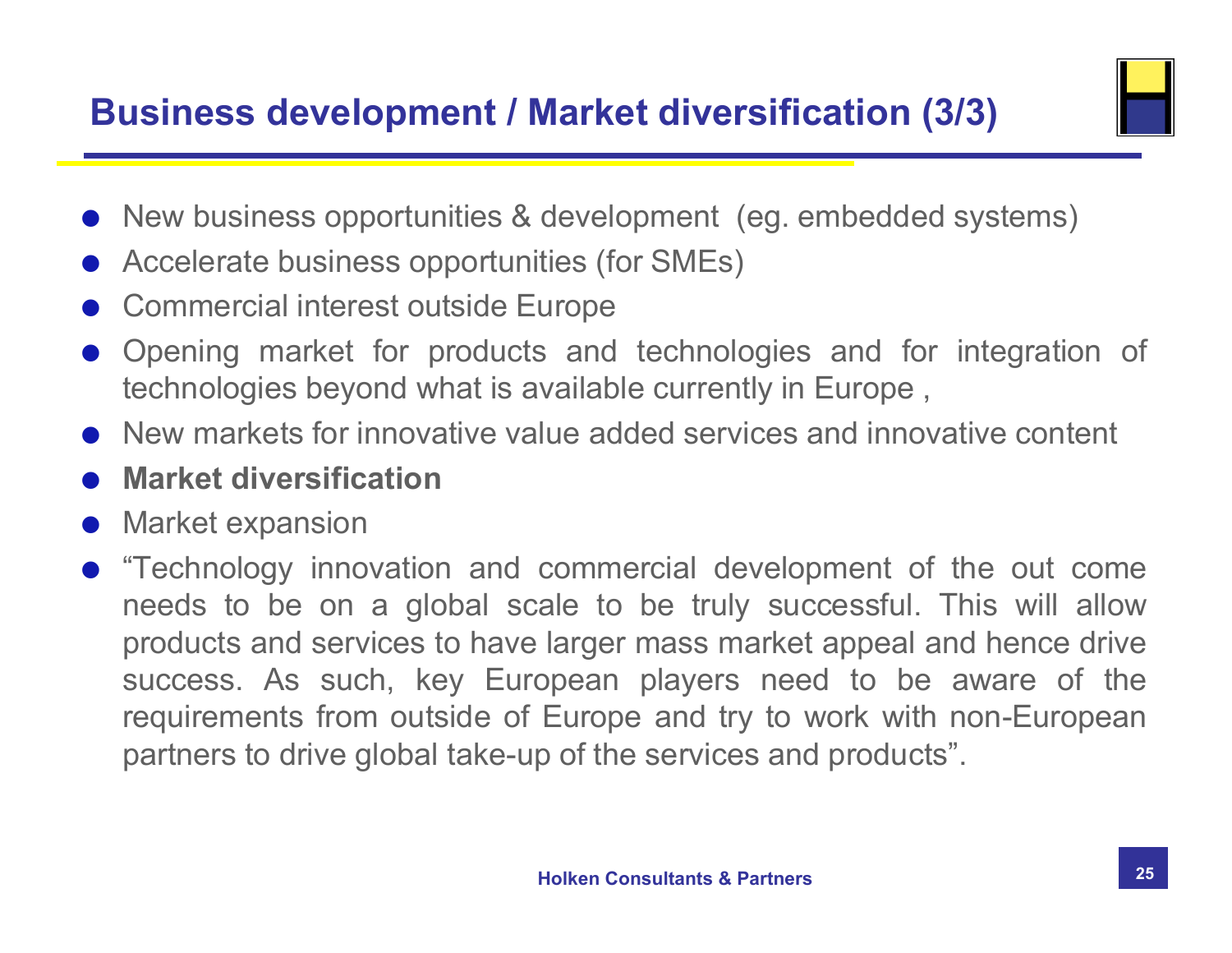#### **Business development / Market diversification (2/3)**



- A must for the European organizations to strengthen the collaboration with companies outside Europe in order to reach greater markets. These collaborations **will provide a sound knowledge of international markets** by the participation of extra-European local companies, and will help to introduce European technology in areas **where traditionally only buy national products or products delivered by national companies**. Clear examples are Brazil and China, where European SMEs need a permanent presence through other/affiliated national companies.
- Successful partnerships would result in innovative products for the advancement of sustainable development, economic growth and the improvement of the quality of life in all associated Regions.
- Business development for my company in extra European Countries is of strategic interest in R&D international connections and networking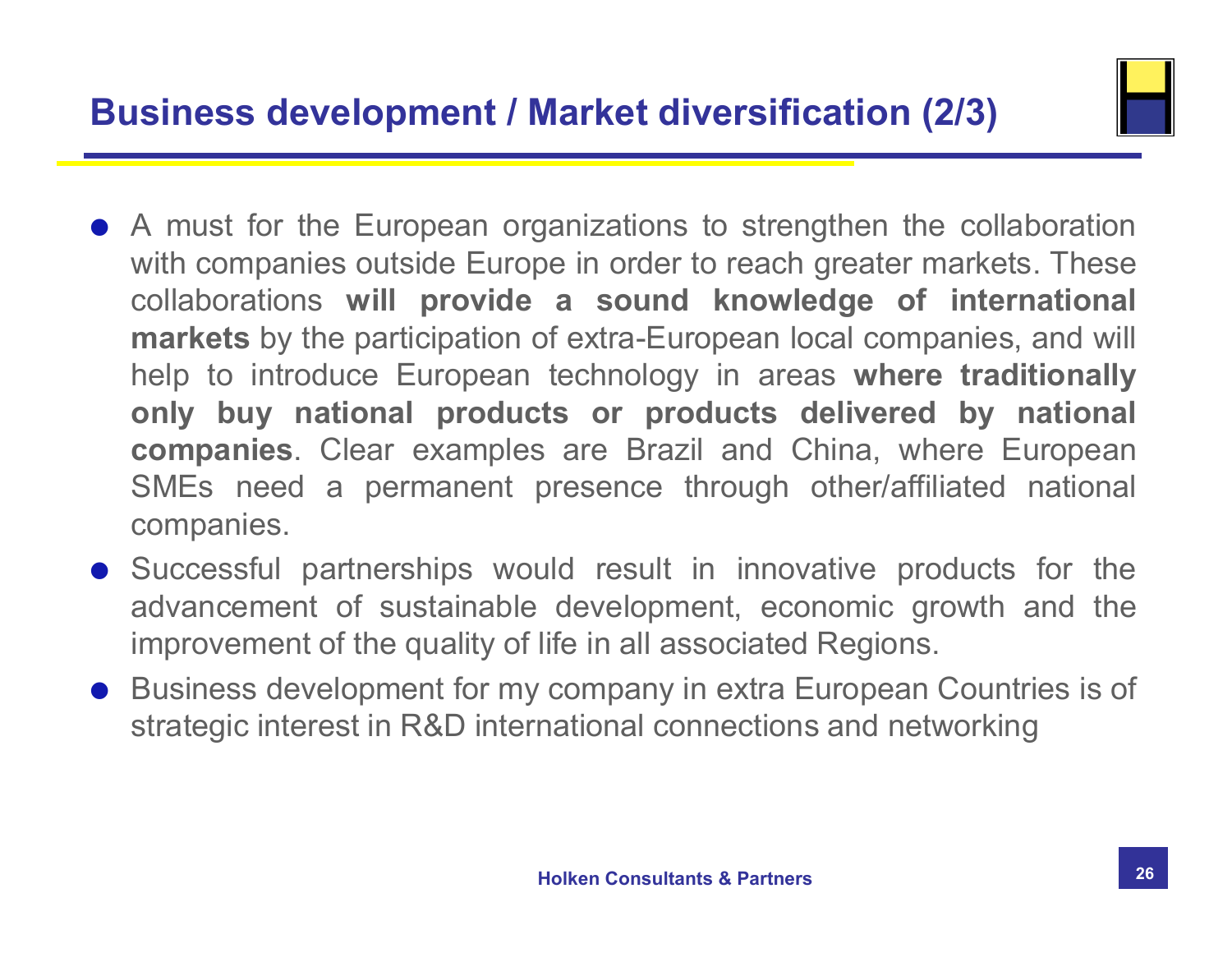#### **Business development / Market diversification (3/3)**



- A cluster is entitled to help its members **access international markets** (a service we provide to our members). Our cluster is also very much interested **in inter-clustering activities**.
- Because it will open more opportunities for making new contacts and finally new business.
- Increasing market share requires **specialized knowledge to support targeted marketing** on one hand and unique, adaptable solutions on the other. These as objectives can only be achieved though multifaceted, multidisciplinary and adaptive/flexible international collaboration, which capitalizes on local/national/regional strengths (i.e. technological, social, cultural, diversity, education, etc) to render effective services/products delivery and life cycle support.
- Get financial support, Develop joint projects,
- Expand our market and establish relationship with new research and industrial partners. Industries from for example South America as partners in EU project could be important. Due to the much larger market the potential impact and ROI of the projects would be larger.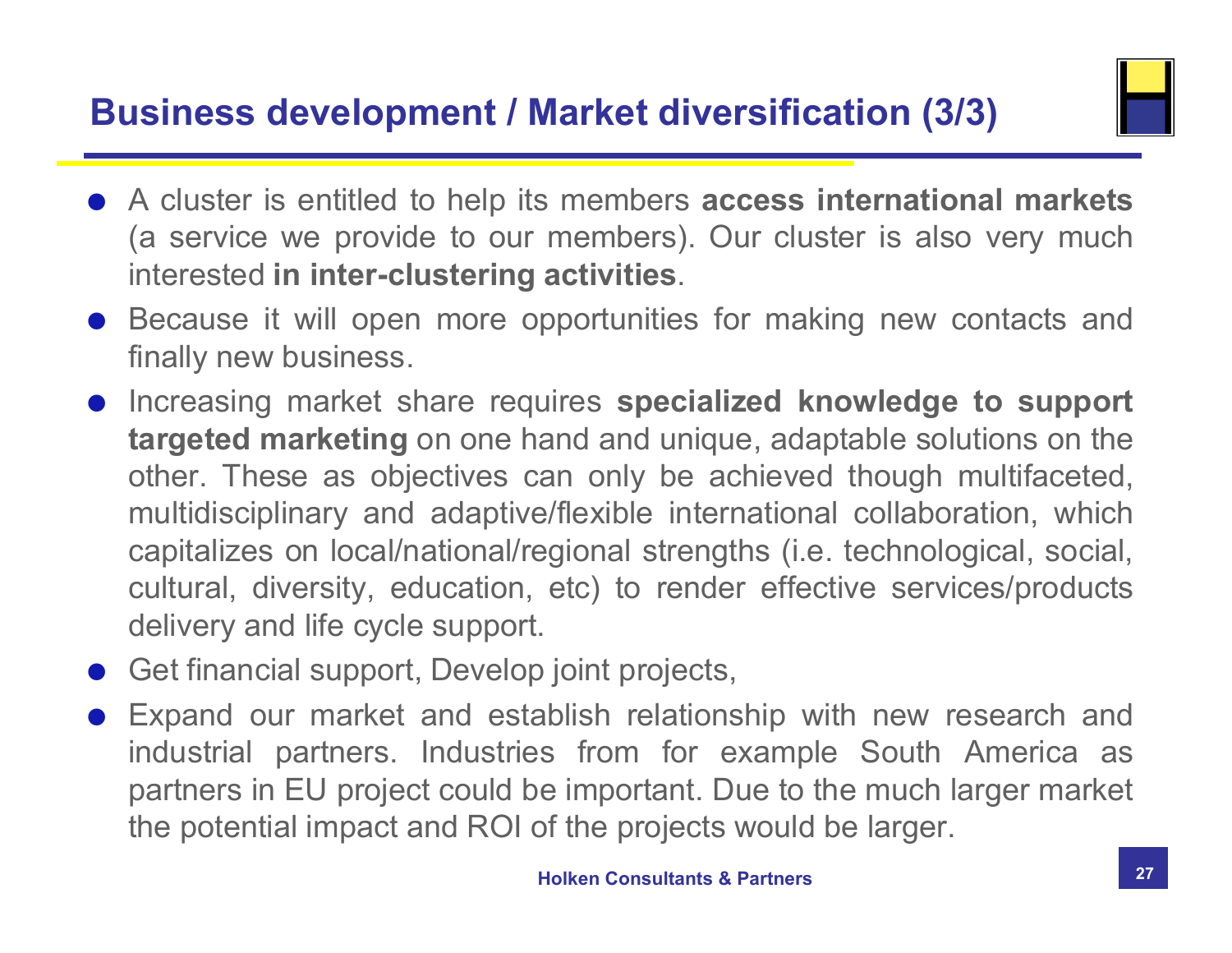

- Bringing in new technologies from outside Europe.
- Take good ideas from extra-European countries
- Make European technology known
- International cooperation brings new opportunities to exchange technological expertise and new capabilities not developed before.
- Research knowledge not always available within national boundaries
- "New blood" and fresh point of view some time is necessary needs just for stable market
- **It will enable cross-border knowledge sharing and learning, and enable** transnational technology transfers.
- Do research into and with the creative industries and aim to broaden our research internationally (CIRCA - Creative Industries Research Center Amsterdam, University of Amsterdam). Therefore, we are much interested in **cooperation with foreign partners, research institutions as well as creative industries**.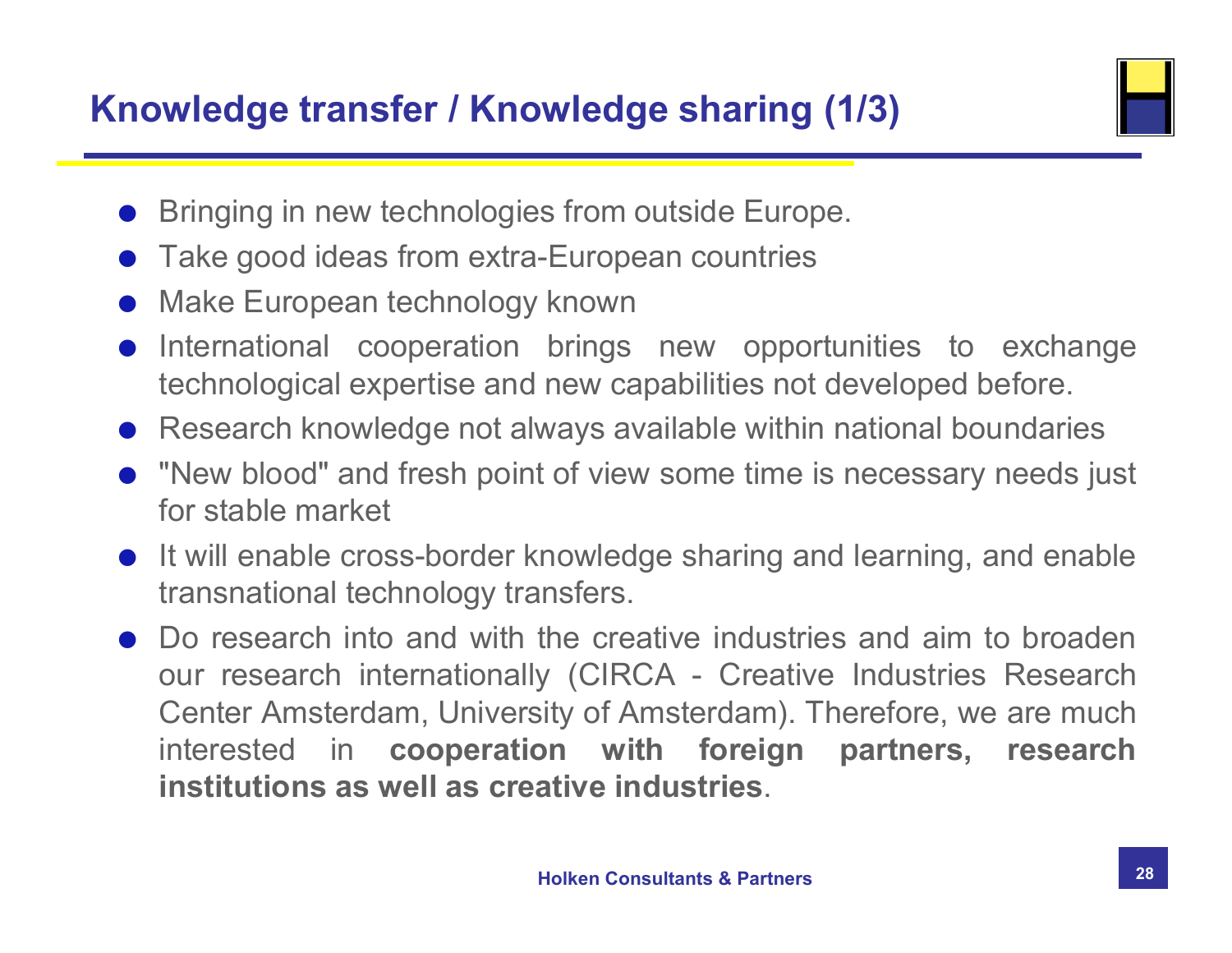#### **Knowledge transfer / Knowledge sharing (2/3)**



- This contributes a new-unusual look at the problem and successful solutions to many important problems
- share common challenges in the fields of research of Information and Communication Technologies, Agriculture, Health, Energy efficiency.
- Because a lot of excellent research and breakthroughs are happening outside Europe and we **should be up to date and on board** for this developments. It is in particular the case for my research on Multisensory experience for Interactive Technologies (see http://www.multisensory.info/ -- where **US and South Korea, Singapore** are leading research cooperators).
- There is a need to understand what others do and adopt best practice. Also to help them develop adopting our best practice. **Standardisation is a key strategy in going forward**.
- Develop in emerging markets (Latin Amercia) Natural expansion and diversification of markets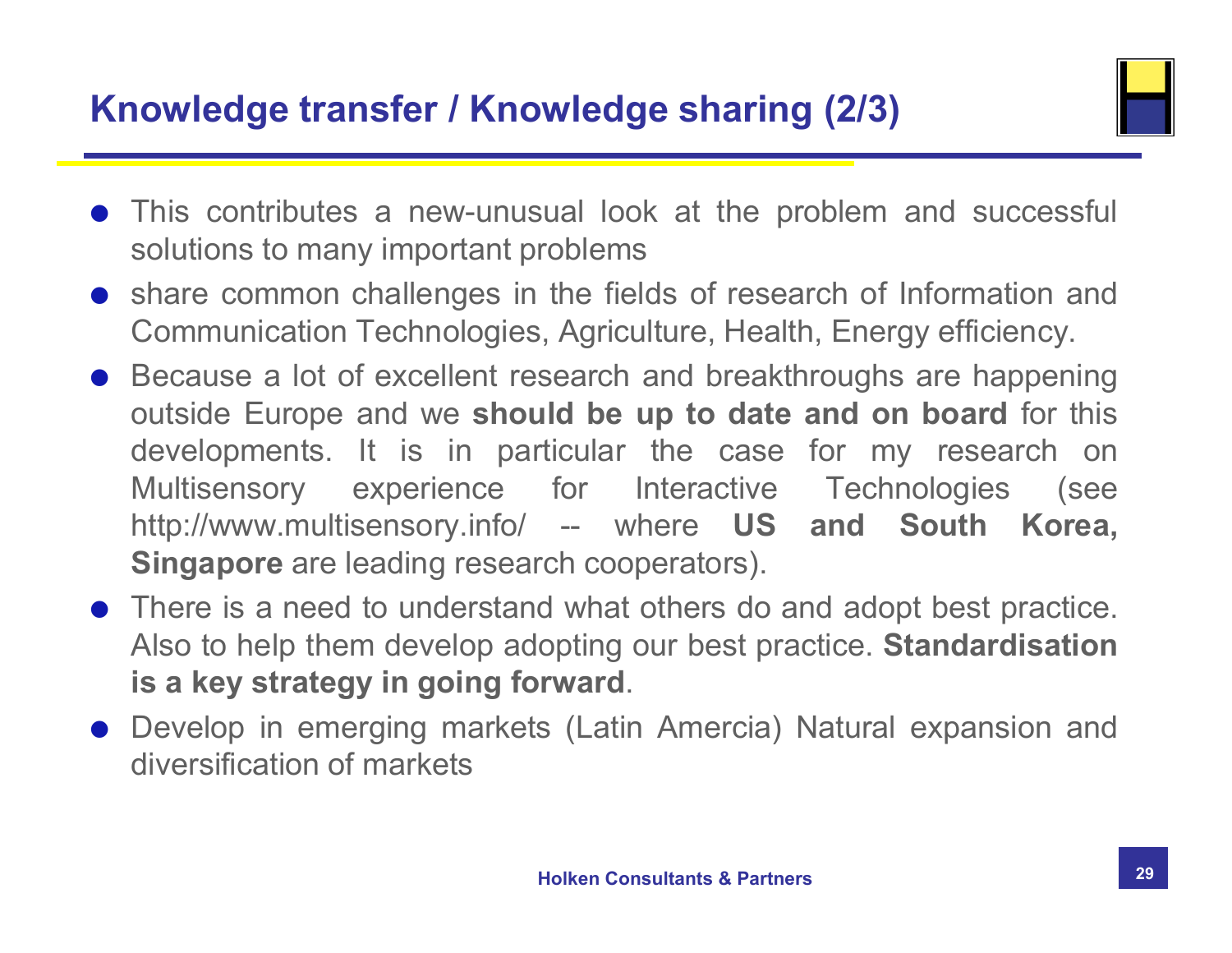#### **Knowledge transfer / Knowledge sharing (3/3)**



- As we are competing in a knowledge society and market, it is inevitable that the market and industry cannot be knowledge and innovation restricted in region or a continent. International collaboration is an imperative.
- Latin America, in particular emerging economies: Mexico Brazil Argentina Chile Colombia Peru Venezuela There is a need to support EU-LAC policy dialogue in science, technology and innovation to ensure continuity and enhance collaborative research and innovation in Horizon 2020.
- Other extra European countries will provide new expertises and different ways of thinking that will provide both sides many benefits (south Korea, Japan, China).
- Every cooperation may bring chances to enhance the way we can improve NEM, increase the collaboration possibilities and learn new successful business models
- The UK Knowledge Transfer Network has a policy of seeking opportunities for collaborative research projects between UK businesses or universities and counterparts in other countries. We have a mandate to do this from the UK government and the Technology Strategy Board. We work in collaboration with the UK's Science Innovation Network and with UKTI.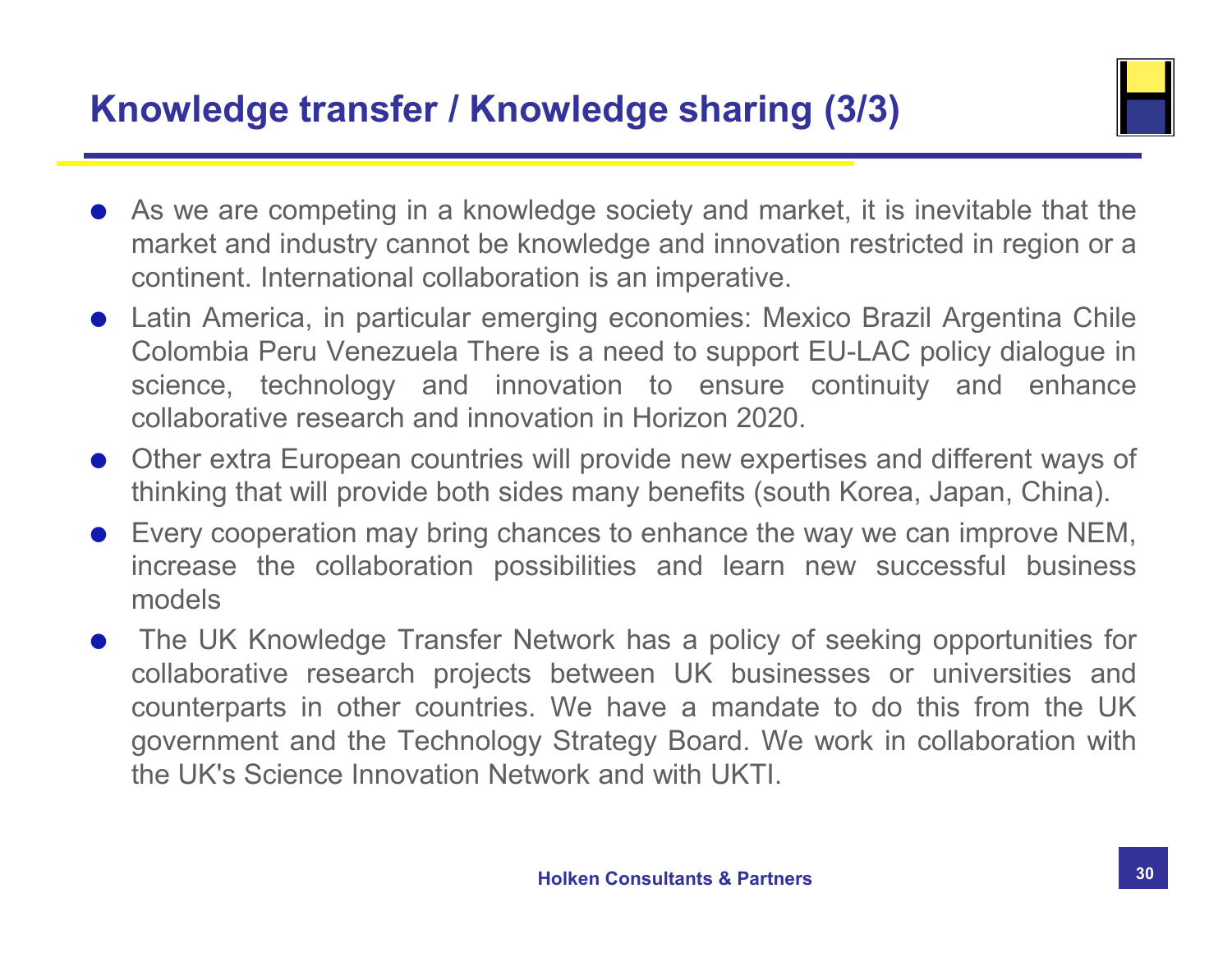#### **Networking and Partnership building**



- **•** International cooperation will enable partnerships and networking with best in class institutions (2)
- **Enlarge the research and innovative collaborations to a stronger international network**
- **Together we are stronger, we can learn and benefit from each other (2)**
- Collective fist against other (upcoming) regions and continents
- A fruitful association of European countries with extra-European Regions benefits the ideal of global advancement in a unified front against the crises of our time.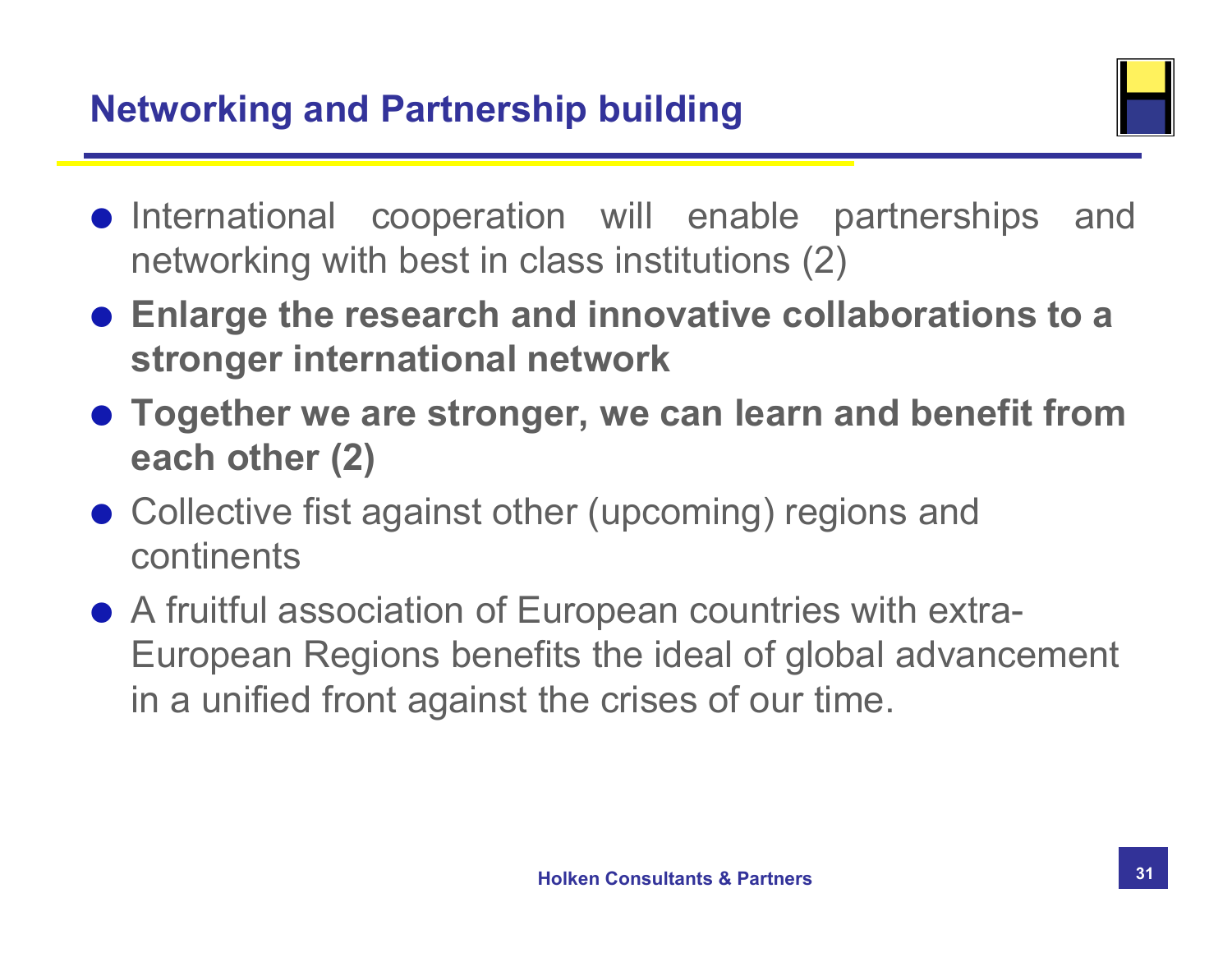#### Projects related to the building of International cooperation for Trustworthy ICT



- Models developed could (easily) be extended to other domains, including NEM 1
- **•** Projects related to the building of International cooperation for Trustworthy ICT:
	- ► FP7 INCO-Trust project (2008 2010: http://www.inco-trust.eu/),
	- ► FP7 BIC project (2011 2013: http://www.bic-trust.eu).
- "*Emerging economies are located mostly outside of Europe. Media (especially grasso-rooted ones) are booming and the Arab Spring has proven the power of media (and social media in particular) even in countries were illiteracy is still a significant problem. At the same time there is a need for addressing the tastes, expectations and needs of those markets and social communities that cannot be achieved unless there is mutual understanding and trust. These can only be built via cooperation and so the interest is significant on my side*." (ieee)